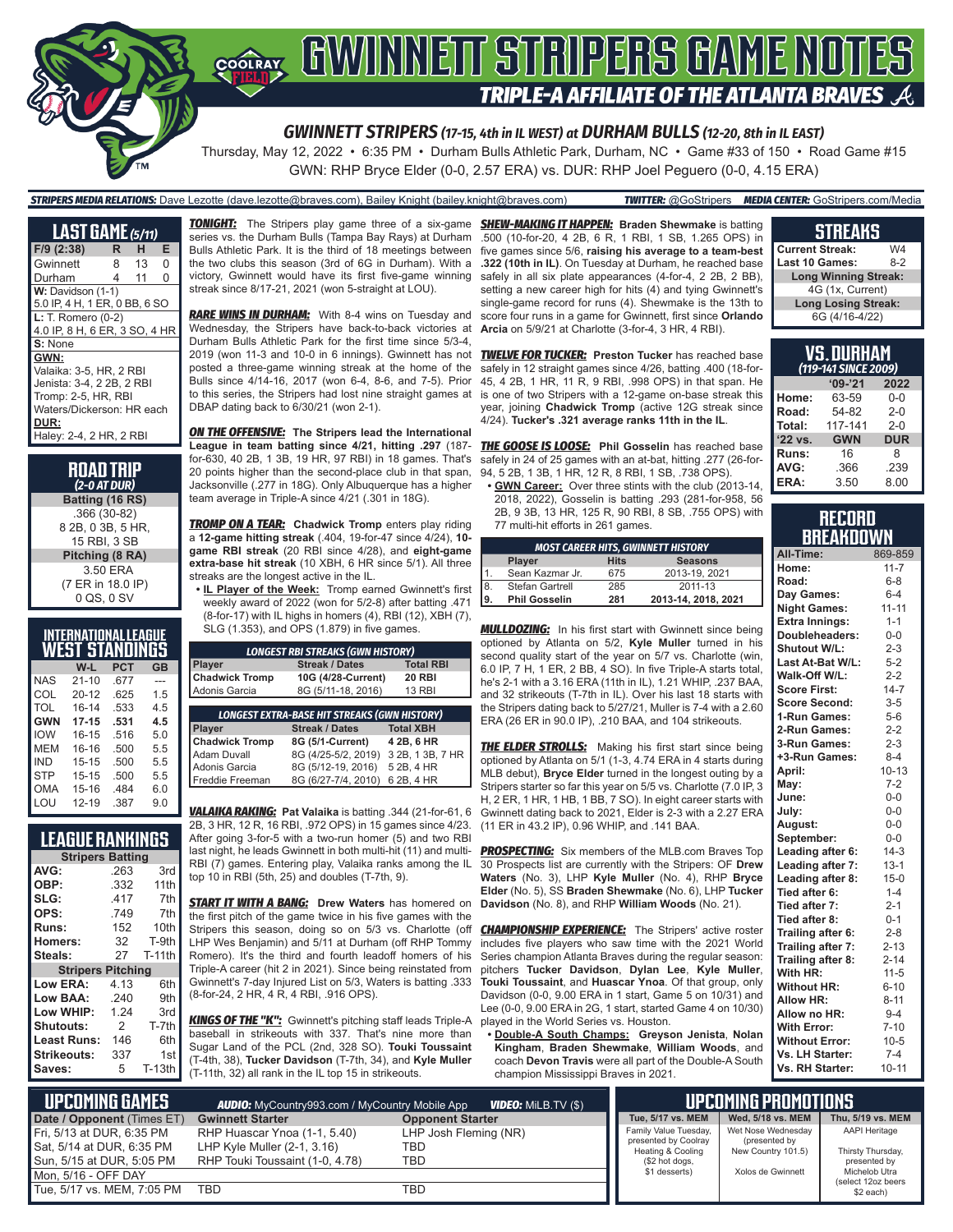



# *THURSDAY, MAY 12, 2022 AT DURHAM*

| <b>MANAGER MATT TUIASOSOPO</b>                                                                                                                                                                                                                                                                                                                                                                                                                                                                                                                                                                                                                                                                                                                                                                                                                                                                                                                                                                                                                                                                                                                                                                                                                                                                                                                                                                                                                                                                                                                                                                                                                                                                                                                                                                                                                                                           | <b>VS.2022 OPPONENTS</b>                                                                                                                                                                                                                                                                                                                                                                                                                                                                                                                                                                                                                                                                                                                                                                                                                                                                                                                                                                                                                                                                                                                                                                                                                                                                                 |
|------------------------------------------------------------------------------------------------------------------------------------------------------------------------------------------------------------------------------------------------------------------------------------------------------------------------------------------------------------------------------------------------------------------------------------------------------------------------------------------------------------------------------------------------------------------------------------------------------------------------------------------------------------------------------------------------------------------------------------------------------------------------------------------------------------------------------------------------------------------------------------------------------------------------------------------------------------------------------------------------------------------------------------------------------------------------------------------------------------------------------------------------------------------------------------------------------------------------------------------------------------------------------------------------------------------------------------------------------------------------------------------------------------------------------------------------------------------------------------------------------------------------------------------------------------------------------------------------------------------------------------------------------------------------------------------------------------------------------------------------------------------------------------------------------------------------------------------------------------------------------------------|----------------------------------------------------------------------------------------------------------------------------------------------------------------------------------------------------------------------------------------------------------------------------------------------------------------------------------------------------------------------------------------------------------------------------------------------------------------------------------------------------------------------------------------------------------------------------------------------------------------------------------------------------------------------------------------------------------------------------------------------------------------------------------------------------------------------------------------------------------------------------------------------------------------------------------------------------------------------------------------------------------------------------------------------------------------------------------------------------------------------------------------------------------------------------------------------------------------------------------------------------------------------------------------------------------|
| Matt Tuiasosopo is in his second season as the manager of the Stripers in 2022<br>He was named the seventh manager in Gwinnett history on 3/30/21, making him<br>the first former Gwinnett player to manage the club (played OF/1B from 2016-17)<br>In 2021, he guided the Stripers to a 71-58 record (3rd in Triple-A East Southeast<br>Division)  On 5/4/21 at Charlotte, he became the youngest manager in Gwinnett<br>history (34 years, 11 months, 25 days)  From 7/8/21-9/21/21, his Stripers owned<br>the best record in Triple-A Baseball (45-19, .703)  Began his managerial career<br>with Class-A Rome in 2019, earning Atlanta's Bobby Cox Award for Minor League<br>Manager of the Year  Coached at the Braves' Alternate Training Site in 2020.                                                                                                                                                                                                                                                                                                                                                                                                                                                                                                                                                                                                                                                                                                                                                                                                                                                                                                                                                                                                                                                                                                                            | Road<br>Home<br><b>Total</b><br>Home<br>Road<br><b>Total</b><br><b>IND</b><br><b>BUF</b><br>$0 - 0$<br>$0-0$<br>$0-0$<br>$0-0$<br>$0-0$<br>$0-0$<br>LOU<br><b>CLT</b><br>$0-0$<br>$0-0$<br>$0-0$<br>$4 - 2$<br>$0-0$<br>$4 - 2$<br><b>MEM</b><br>$0-0$<br>$3 - 3$<br>$3 - 3$<br><b>DUR</b><br>$0-0$<br>$2 - 0$<br>$2 - 0$<br><b>NAS</b><br>$2 - 4$<br>$2 - 4$<br><b>JAX</b><br>$0-0$<br>$0-0$<br>$1 - 5$<br>$1 - 5$<br>LHV<br>$0-0$<br>$0-0$<br>$0-0$<br><b>NOR</b><br>$5 - 1$<br>$0-0$<br>$5 - 1$<br><b>WEST</b><br>$2 - 4$<br>$3 - 3$<br>$5-7$<br><b>EAST</b><br>$9 - 3$<br>$3 - 5$<br>$12 - 8$                                                                                                                                                                                                                                                                                                                                                                                                                                                                                                                                                                                                                                                                                                        |
| Tuiasosopo's Managerial Career<br>W-L<br><b>PCT</b><br><b>Playoffs</b><br>Games<br>With Gwinnett (2 Seasons):<br>161<br>88-73<br>.546<br>$\Omega$<br>MiLB Career (3 Seasons):<br>300<br>153-147<br>.510<br>$\mathbf 0$                                                                                                                                                                                                                                                                                                                                                                                                                                                                                                                                                                                                                                                                                                                                                                                                                                                                                                                                                                                                                                                                                                                                                                                                                                                                                                                                                                                                                                                                                                                                                                                                                                                                   |                                                                                                                                                                                                                                                                                                                                                                                                                                                                                                                                                                                                                                                                                                                                                                                                                                                                                                                                                                                                                                                                                                                                                                                                                                                                                                          |
| EJECTIONS (3)<br>Player/Coach<br>Date/Inning<br><b>Umpire</b><br><b>MGR Matt Tuiasosopo</b><br>4/23 at JAX / 6th Inning<br><b>HP Matt Brown</b><br>LF Phil Gosselin<br>5/7 vs. CLT / 2nd Inning<br><b>HP Takahito Matsuda</b><br><b>MGR Matt Tuiasosopo</b><br>5/7 vs. CLT / 2nd Inning<br><b>HP Takahito Matsuda</b><br><b>TEAM DEFENSE (8TH IN INTERNATIONAL LEAGUE)</b><br><b>PCT</b><br>G<br><b>TC</b><br>PO<br>E.<br><b>DP</b><br>$\mathsf{A}$<br><b>TP</b><br>298<br>.982<br>32<br>1170<br>851<br>21<br>29<br>0<br><b>PCT</b><br>PB<br><b>ER</b><br>INN.<br>W-L<br><b>SHO</b><br><b>Catchers</b><br><b>SB</b><br>cs<br><b>ATT</b><br><b>ERA</b><br>Casteel, Ryan<br>6<br>$\mathbf{1}$<br>$\overline{7}$<br>2<br>28<br>61.0<br>$3 - 4$<br>.143<br>4.13<br>$\mathbf{1}$<br>$\overline{2}$<br>$\mathbf{1}$<br>15<br>38<br>71.0<br>$4 - 4$<br>0<br>Contreras, William<br>14<br>.067<br>4.82<br>$\mathbf 0$<br>$\mathsf 0$<br>De Hoyos, Victor<br>0<br>$\mathbf 0$<br>$\mathbf 0$<br>$\mathbf 0$<br>0.0<br>$0-0$<br>$\sim$<br>$\sim$ $\sim$<br>Tromp, Chadwick<br>17<br>3<br>20<br>0<br>64<br>3.81<br>$10 - 7$<br>$\mathbf{1}$<br>.150<br>151.0<br>$\overline{2}$<br>37<br>5<br>42<br>.119<br>4<br>130<br>283.0<br>4.13<br>$17 - 15$<br>Total:<br>Dean (5), H. Perez (1), Tucker (1)<br>Outfield Assists (7):<br>Pitcher Pickoffs (5):<br>Muller (3), Kingham (2)<br><b>Catcher Pickoffs (0):</b><br><b>STARTS</b><br><b>By Batting Order</b>                                                                                                                                                                                                                                                                                                                                                                                                                                           | <b>LAST AT-BAT WINS (5)</b><br>The Stripers are 5-2 (.714) in games decided in the last at-bat in 2022.<br>Date/Opponent<br><b>Score</b><br>Game-Winning Play (*=Walk-Off)<br>4/15 vs. Nashville<br>$2-1$ (8th)<br>Contreras 2-out RBI double<br>4/23 at Jacksonville<br>10-8 (10th)<br>Shewmake scored on error (C Quintana, throwing)<br>4/26 vs. Norfolk<br>7-6 (9th)<br>Valaika 1-out sacrifice fly*<br>5/5 vs. Charlotte<br>$3-2(8th)$<br>Tromp 2-out RBI double<br>5/8 vs. Charlotte<br>Waters 2-out RBI single*<br>$6-5$ (9th)<br><b>GWINNETT PLAYERS USED (40 IN 2022)</b><br>Pitchers (21)<br>Position (19)<br>Alaniz, R.J.<br>Winans, Allan<br>Acuña Jr., Ronald<br>Waters, Drew<br>Brach, Brad<br>Woods, William<br>Casteel, Ryan<br>Contreras, William<br>Brennan, Brandon<br>Ynoa, Huascar<br>Burrows, Thomas<br>Dean, Justin<br>Cruz, Jesus<br>Demeritte, Travis<br>Davidson, Tucker<br>DeShields, Delino<br>De La Cruz, Jasseel<br>Dickerson, Alex<br>Elder, Bryce<br>Goins, Ryan<br>Elledge, Seth<br>Gonzalez, Yariel<br>Johnstone, Connor<br>Gosselin, Phil<br>Kingham, Nolan<br>Jenista, Greyson<br>Lee, Dylan<br>Nogowski, John<br>Pabst, Arden<br>Muller, Kyle<br>Sittinger, Brandyn<br>Perez. Hernan<br>Stephens, Jackson<br>Shewmake, Braden<br>Tonkin, Michael<br>Tromp, Chadwick |
| Gosselin (11), DeShields (10), Acuña Jr. (6), Waters (5)<br>1:<br>Shewmake (14), Gosselin (8), Tucker (4), Valaika (4), Goins (2)<br>2:<br>Demeritte (12), Tucker (8), Valaika (7), H. Perez (3), Tromp (2)<br>3:<br>Tucker (7), Contreras (6), Nogowski (6), Valaika (5), Dickerson (4), H. Perez (4)<br>4:<br>Valaika (8), Contreras (6), Nogowski (5), Y. Gonzalez (4), Dickerson (2),<br>5:<br>Gosselin (2), Jenista (1), H. Perez (1), Shewmake (1), Tucker (1), Tromp (1)<br>Shewmake (8), Jenista (7), Nogowski (6), Dickerson (3), Tromp (3), Valaika (2),<br>6:<br>Goins (1), Gosselin (1), Tucker (1)<br>Jenista (8), DeShields (5), Goins (4), Tromp (4), Casteel (2), Y. Gonzalez (2),<br>7:<br>Gosselin (2), Nogowski (2), H. Perez (1), Tucker (1), Valaika (1)<br>Goins (8), Casteel (6), Tromp (6), Jenista (4), Nogowski (4), Y. Gonzalez (3),<br>8:<br>Pabst (1)<br>Dean (15), DeShields (7), Goins (5), Y. Gonzalez (2), Gosselin (1), Jenista (1),<br>9:<br>Tromp (1)<br><b>By Position</b><br>Tromp (17), Contreras (8), Casteel (7)<br>C:<br>Nogowski (22), Jenista (4), Gosselin (2), Valaika (2), Casteel (1), H. Perez (1)<br>1B:<br>Valaika (13), Goins (12), H. Perez (4), Gosselin (2), Y. Gonzalez (1)<br>2B:<br>Gosselin (12), Y. Gonzalez (9), Valaika (7), H. Perez (3), Goins (1)<br>3B:<br>Shewmake (23), Goins (7), Valaika (2)<br>SS:<br>Tucker (15), Gosselin (4), Demeritte (3), Jenista (3), DeShields (2), Dickerson (2),<br>LF:<br>Contreras (1), Dean (1), Nogowski (1)<br>DeShields (19), Dean (10), Waters (3)<br>CF:<br>RF: Jenista (11), Demeritte (8), Acuña Jr. (4), Dean (4), Tucker (2), Contreras (1),<br>Gosselin (1), H. Perez (1)<br>DH: Dickerson (7), Tucker (5), Gosselin (3), Jenista (3), Valaika (3), Acuña Jr. (2),<br>Contreras (2), Waters (2), DeShields (1), Demeritte (1), Y. Gonzalez (1),<br>Nogowski (1), Pabst (1) | Toussaint, Touki<br>Tucker, Preston<br>Vincent, Nick<br>Valaika, Pat<br>Italics = Player no longer in Braves organization<br><b>BASS-LANTA</b><br>Nine players have played for both Gwinnett and Atlanta in 2022 (*=MLB debut):<br>Contreras, William (C)<br>Davidson, Tucker (LHP)<br>Demeritte, Travis (OF)<br>Dickerson, Alex (OF)<br>Elder, Bryce (RHP)*<br>Muller, Kyle (LHP)<br>Stephens, Jackson (RHP)<br>Woods, William (RHP)*<br>Ynoa, Huascar (RHP)<br><b>ATLANTA BRAVES REHAB ASSIGNMENTS (1 IN 2022)</b><br>Player<br>Injury (IL Date)<br><b>Rehab Dates</b><br>Right ACL Tear (7/11/21)<br>Ronald Acuña Jr. (OF)<br>4/19-4/28 (6G)                                                                                                                                                                                                                                                                                                                                                                                                                                                                                                                                                                                                                                                          |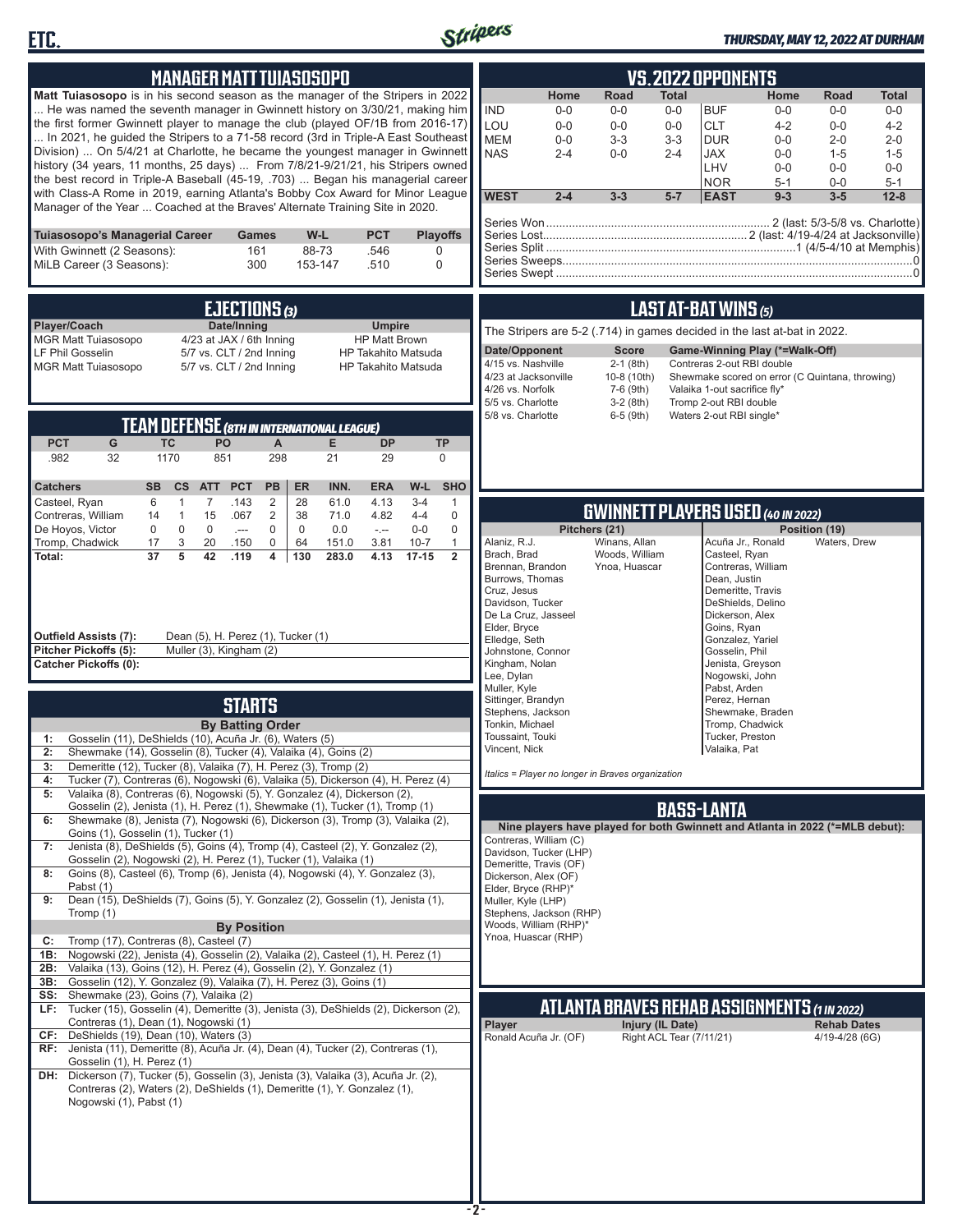## **STARTING PITCHER**



**ON BRAVES 40-MAN ROSTER**

#### *THURSDAY, MAY 12, 2022 AT DURHAM*

# **43****Bryce Elder**

|      |     | GN, DIIYGL LLOCII                            | <b>BIO ON PAGE 45 OF MEDIA GUIDE</b>                              |
|------|-----|----------------------------------------------|-------------------------------------------------------------------|
| B/T: | R/R | <b>BORN:</b> 5/19/99 in Decatur, TX (age 22) |                                                                   |
| HT:  | հ-2 |                                              | <b>ACQUIRED:</b> Braves' 5th Round Pick in 2020 June draft out of |
| WT:  | 220 | the University of Texas (Austin, TX).        |                                                                   |

*TONIGHT'S START:* **Bryce Elder** makes his second Triple-A start of the season (6th start overall) in game three of a six-game series at Durham.

- **• GWN Career:** Makes his ninth career start with Gwinnett ... Is 2-3 with a 2.27 ERA (11 ER in 43.2 IP), 0.96 WHIP, and .141 BAA since 2021 ... When he debuted last season, was the first of Atlanta's 2020 draft class to reach Triple-A.
- **• On the Road:** Makes his fifth career road start for the Stripers (2-2, 2.28 ERA, 0.85 WHIP, .128 BAA) ... In his minor league career on the road (15 starts), is 8-2 with a 3.00 ERA, 1.14 WHIP, and .203 BAA.

*PROSPECTING:* Elder is ranked the Atlanta Braves' No. 5 prospect by MLB.com ... He is the second-highest ranked pitcher on Gwinnett's roster (**Kyle Muller** is No. 4).

*2022 WITH ATLANTA:* Began the season on Gwinnett's Opening Night roster, but did not appear before having his contract selected by Atlanta on 4/12 ... Made his MLB debut on 4/12 vs. Washington, earning the win (5.2 IP, 6 H, 3 ER, 2 HR, 0 BB, 4 SO in Braves' 16-4 rout) ... Became the 107th former Gwinnett player to reach the Majors and the first Braves starter to win his MLB debut since **Ian Anderson** (8/26/20 at NYY, won 5-1) ... Went 0-3 with a 4.73 ERA (7 ER in 13.1 IP) in his next three starts, walking 14 and striking out 8 ... Optioned to Gwinnett on 5/1.

*2022 SPRING TRAINING:* Made two starts for Atlanta, going 1-0 with a 0.00 ERA (0 ER in 7.2 IP) ... Did not allow a hit (.000 BAA), walked four, struck out four.

*2021 SEASON:* Earned the Braves' Phil Niekro Award for Minor League Pitcher of the Year after going 11-5 with a 2.75 ERA, 1.10 WHIP, and .193 BAA in 25 starts across three levels (High-A Rome, Double-A Mississippi, Triple-A Gwinnett) during his pro debut ... Ranked among MiLB pitching leaders in innings (1st, 137.2), starts (T-2nd), wins (T-6th), and strikeouts (10th, 155) ... Named Double-A South Pitcher of the Week for 7/5-7/11 (2-0, 0.75 ERA, 0.67 WHIP, .061 BAA in 2 starts) and Double-A South Pitcher of the Month for July (4-1, 2.73 ERA, 0.88 WHIP, .140 BAA in 5 starts) ... Won eight of nine starts between 7/4 and 8/20 (8-1, 2.84 ERA, 1.04 WHIP, .179 BAA).

| <b>ELDER'S 2022 STATS</b> |          |            |       |      |    |    |           |           |            |
|---------------------------|----------|------------|-------|------|----|----|-----------|-----------|------------|
| <b>Team</b>               | W-L      | <b>ERA</b> | G/GS  | ΙP   | ER | НR | <b>BB</b> | <b>SO</b> | <b>BAA</b> |
| ATLANTA (MLB)             | $1 - 3$  | 4.74       | 4/4   | 19.0 | 10 |    | 14        | 12        | .254       |
| Gwinnett (AAA)            | $0 - 0$  | 2.57       | 1/1   | 7 በ  |    |    |           |           | .130       |
| MiLB Career:              | $11 - 5$ | 2.74       | 26/26 | 1442 | 44 | 11 | 58        | 162       | .190       |
| MLB Career:               | 1-3      | 4.74       | 4/4   | 19.0 | 10 |    | 14        | 12        | .254       |

| <b>ELDER'S 2022 SPLITS (WITH GWINNETT)</b> |                       |                  |                       |  |  |  |
|--------------------------------------------|-----------------------|------------------|-----------------------|--|--|--|
| Home:                                      | $0-0$ , 2.57 ERA (1G) | Road:            | $0-0, - -$ ERA $(0G)$ |  |  |  |
| Day:                                       | $0-0, - -$ ERA $(0G)$ | Night:           | 0-0, 2.57 ERA (1G)    |  |  |  |
| Starter:                                   | 0-0, 2.57 ERA (1G)    | <b>Reliever:</b> | $0-0, - -$ ERA $(0G)$ |  |  |  |
| Vs. LHB:                                   | .077 BAA, 1 HR        | Vs. RHB:         | .200 BAA, 0 HR        |  |  |  |

| <b>ELDER VS. DURHAM</b> |         |                          |   |    |     |  |    |           |    |      |
|-------------------------|---------|--------------------------|---|----|-----|--|----|-----------|----|------|
|                         | W-L     | <b>ERA</b>               | G | GS | IP  |  | ER | <b>HR</b> | BB | so l |
| 12021:                  | $0 - 1$ | 1.80                     |   |    | 5.0 |  |    |           |    |      |
| 2022:                   | $0-0$   | $\overline{\phantom{a}}$ |   |    | 0.0 |  |    |           |    |      |
| <b>I</b> Career:        | $0 - 1$ | 1.80                     |   |    | 5.0 |  |    |           |    |      |

| <b>ELDER'S HIGHS &amp; LOWS</b> |                            |                                     |  |  |  |  |  |  |
|---------------------------------|----------------------------|-------------------------------------|--|--|--|--|--|--|
|                                 | <b>Season</b>              | Career (MiLB and MLB)               |  |  |  |  |  |  |
| IP:                             | 7.0 (5/5 vs. CLT)          | 7.0 (7x, last: 5/5/22, GWN vs. CLT) |  |  |  |  |  |  |
| so:                             | 7 (5/5 vs. CLT)            | 10 (6/3/21, ROM at BG)              |  |  |  |  |  |  |
| BB:                             | 6 (4/24 vs. MIA)           | 6 (4/24/22, ATL vs. MIA)            |  |  |  |  |  |  |
| H:                              | 6 (4/12 vs. WSH)           | 9 (8/3/21, MIS at BIR)              |  |  |  |  |  |  |
| ER:                             | 3 (2x, last: 4/30 vs. TEX) | 5 (2x, last: 7/22/21, MIS vs. BLX)  |  |  |  |  |  |  |
| Low-Hit CG:                     | None                       | None                                |  |  |  |  |  |  |
| Low-ER CG:                      | None                       | None                                |  |  |  |  |  |  |

#### *ELDER'S CAREER ACCOLADES*

**2021:** Double-A South Pitcher of the Week (7/11/21) ... Double-A South Pitcher of the Month for July ... MiLB.com Braves Organization All-Star ... Atlanta Braves MiLB Pitcher of the Year.

|        | <b>ELDER'S 2022 STARTS (ALL LEVELS)</b> |             |           |  |   |           |           |       |  |       |                |                  |              |                                              |
|--------|-----------------------------------------|-------------|-----------|--|---|-----------|-----------|-------|--|-------|----------------|------------------|--------------|----------------------------------------------|
| l Team | Date/Opp.                               | Result      | <b>IP</b> |  | R | <b>ER</b> | <b>HR</b> | BB SO |  | NP-S  | <b>Catcher</b> | Opp. Starter     | <b>Final</b> | <b>Notes</b>                                 |
| I ATL  | 4/12 vs. WSH                            | W. 1-0      | 5.2       |  |   |           |           |       |  | 85-50 | d'Arnaud       | Patrick Corbin   | W. 16-4      | MLB debut, first MLB win.                    |
| ∥ ATL  | 4/17 at SD                              | $1 - 1$     |           |  |   |           |           |       |  | 89-51 | d'Arnaud       | Yu Darvish       | $L. 2-1$     | First MLB loss (exited trailing 2-0).        |
| I ATL  | 4/24 vs. MIA                            | $1 - 1 - 2$ | 42        |  |   |           |           | 6     |  | 96-54 | Pina           | Jesus Luzardo    | $L.5 - 4$    | Career-high 6 walks (most at any level).     |
| I ATL  | 4/30 at TEX                             | . 1-3       |           |  |   |           |           |       |  | 69-41 | d'Arnaud       | Dane Dunning     | L. 3-1       | First pro appearance in his home state (TX). |
| I GWN  | 5/5 vs. CLT                             | ND          |           |  |   |           |           |       |  | 95-57 | Tromp          | Brandon Finnegan | W. 3-2       | Only runs on Adam Haseley's 2-run HR.        |
|        |                                         |             |           |  |   |           |           |       |  |       |                |                  |              |                                              |

|                     | <b>STRIPERS STARTING PITCHERS (11 IN 2022)</b> |            |           |    |           |                             |                            |                                                    |  |  |
|---------------------|------------------------------------------------|------------|-----------|----|-----------|-----------------------------|----------------------------|----------------------------------------------------|--|--|
| <b>Pitcher</b>      | W-L                                            | <b>ERA</b> | <b>GS</b> | QS |           | <b>Team W-L Run Support</b> | <b>Last Gwinnett Start</b> | <b>Final Line</b>                                  |  |  |
| Davidson, Tucker    | $1 - 1$                                        | 4.44       | 5         |    | $1 - 4$   | 3.00 RPG (15 Tot.)          | 5/11 at DUR (W)            | 5.0 IP, 4 H, 1 R, 1 ER, 0 BB, 6 SO, 1 HR (86p/57s) |  |  |
| De La Cruz, Jasseel | $0 - 2$                                        | 9.72       | 4         |    | $1 - 3$   | 1.75 RPG (7 Tot.)           | 4/26 vs. NOR (ND)          | 0.2 IP, 2 H, 2 R, 2 ER, 3 BB, 0 SO (34p/15s)       |  |  |
| Elder, Bryce        | $0 - 0$                                        | 2.57       |           |    | $1 - 0$   | 2.00 RPG (2 Tot.)           | 5/5 vs. CLT (ND)           | 7.0 IP, 3 H, 2 R, 2 ER, 1 BB, 7 SO, 1 HR (95p/57s) |  |  |
| Johnstone, Connor   | $0-0$                                          | 1.59       | 3         | 0  | $2 - 1$   | 1.33 RPG (4 Tot.)           | 5/8 vs. CLT (ND)           | 2.1 IP, 5 H, 3 R, 2 ER, 0 BB, 1 SO (38p/27s)       |  |  |
| Kingham, Nolan      | $0 - 0$                                        | 0.00       |           |    | $1 - 0$   | 4.00 RPG (4 Tot.)           | 4/30 vs. NOR (ND)          | 4.0 IP, 1 H, 0 R, 1 BB, 2 SO (42p/26s)             |  |  |
| Muller, Kyle        | $2 - 1$                                        | 3.16       | 5         |    | $3-2$     | 3.00 RPG (15 Tot.)          | 5/7 vs. CLT (W)            | 6.0 IP, 7 H, 1 R, 1 ER, 2 BB, 4 SO (92p/59s)       |  |  |
| Stephens, Jackson   | $1 - 0$                                        | 3.00       |           |    | $1 - 0$   | 4.00 RPG (4 Tot.)           | 4/7 at MEM (W)             | 6.0 IP, 4 H, 2 R, 2 ER, 0 BB, 7 SO (71p/52s)       |  |  |
| Toussaint, Touki    | $1 - 0$                                        | 5.64       | 5         |    | $5-0$     | 4.80 RPG (24 Tot.)          | 5/10 at DUR (ND)           | 4.0 IP, 4 H, 3 R, 3 ER, 4 BB, 7 SO, 1 HR (84p/44s) |  |  |
| Vincent, Nick       | $0 - 0$                                        | 0.00       |           |    | $1 - 0$   | $0.00$ RPG $(0$ Tot.)       | 4/15 vs. NAS (ND)          | 2.0 IP, 1 H, 0 R, 1 BB, 4 SO (41p/25s)             |  |  |
| Winans, Allan       | $0 - 1$                                        | 6.55       | 3         |    | $0 - 3$   | 2.67 RPG (8 Tot.)           | 4/20 at JAX $(L)$          | 2.1 IP, 4 H, 6 R, 6 ER, 2 BB, 3 SO, 2 HR (59p/35s) |  |  |
| Ynoa, Huascar       | $1 - 1$                                        | 5.40       |           |    | $1 - 2$   | 2.67 RPG (8 Tot.)           | 5/6 vs. CLT (L)            | 5.0 IP, 7 H, 7 R, 6 ER, 2 BB, 5 SO, 2 HR (90p/59s) |  |  |
| Total:              | $6-6$                                          | 4.41       | 32        | 6  | $17 - 15$ | 2.84 RPG (91 Tot.)          |                            |                                                    |  |  |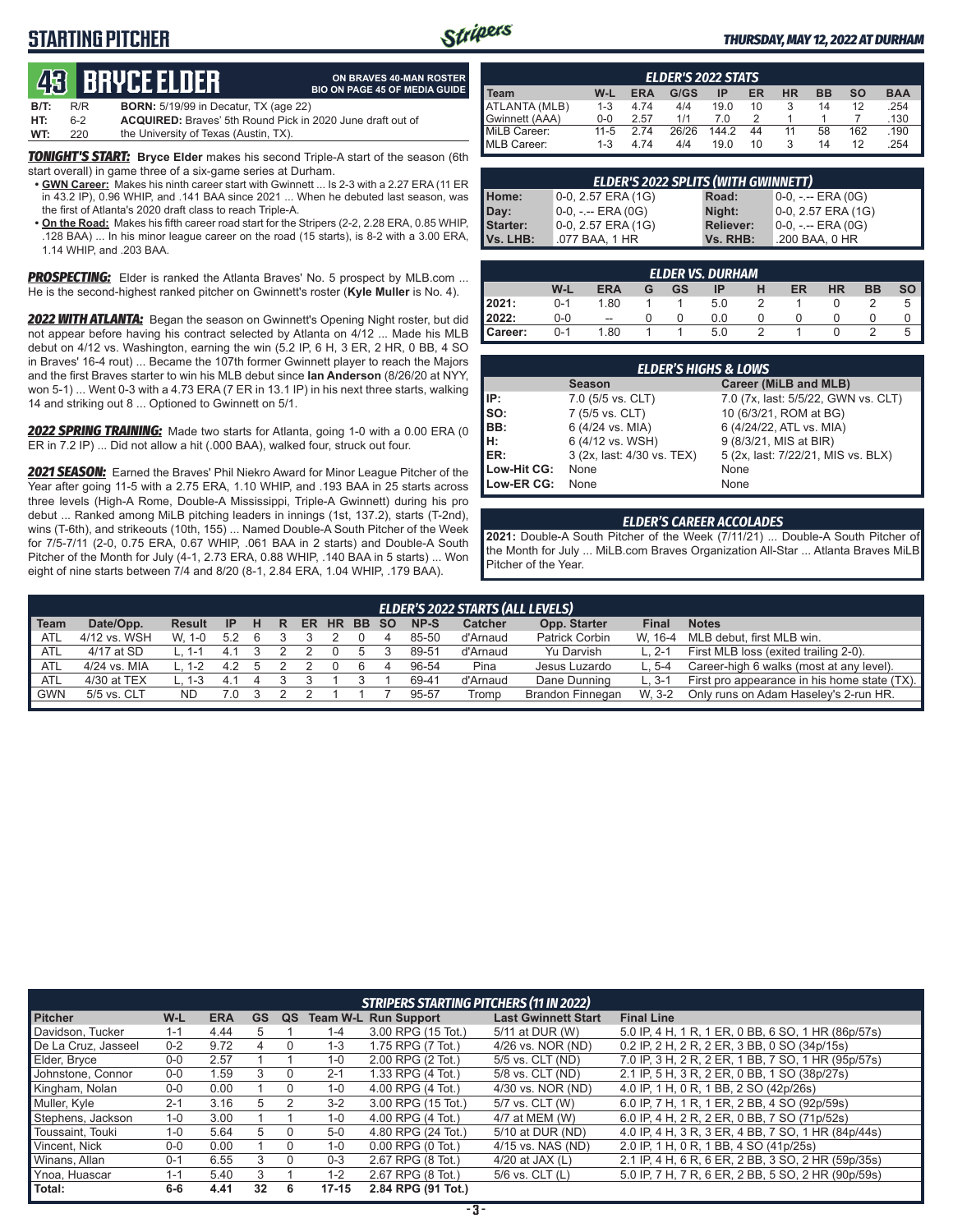## **BULLPEN**



#### *THURSDAY, MAY 12, 2022 AT DURHAM*

| <b>STRIPERS PITCHING BREAKDOWN</b>                              |                                                                            |            |       |     |     |           |           |           |            |
|-----------------------------------------------------------------|----------------------------------------------------------------------------|------------|-------|-----|-----|-----------|-----------|-----------|------------|
|                                                                 | W-L                                                                        | <b>ERA</b> | IP    | R   | ER  | <b>HR</b> | <b>BB</b> | <b>SO</b> | <b>BAA</b> |
| Starters:                                                       | $6 - 6$                                                                    | 441        | 140.2 | 76  | 69  | 17        | 58        | 154       | .240       |
| <b>Relievers:</b>                                               | $11 - 9$                                                                   | 3.92       | 142.1 | 70  | 62  | 16        | -37       | 183       | .240       |
| Total:                                                          | $17 - 15$                                                                  | 4.13       | 283.0 | 146 | 130 | 33        | 95        | 337       | .240       |
|                                                                 | <b>Holds: 11 IR/Scored: 35/7 (20.0%)</b><br><b>Saves/Opp:</b> 5/10 (50.0%) |            |       |     |     |           |           |           |            |
| <b>SO/9.0 IP Ratio: 10.71 BB/9.0 IP Ratio: 3.02 CG/SHO: 0/0</b> |                                                                            |            |       |     |     |           |           |           |            |

## **32 R.J. ALANIZ** *- RHP - 30 YRS - McALLEN, TX*

*RELIEF W/GWN:*1-1, 3.18 ERA in 9G *START W/GWN:*0-0, -.-- ERA in 0G *GF:*4 *HOLDS:*0 *SAVES:*1/1 *IR/SCORED:*2/0 *SCORELESS STREAK:*2G (2.1 IP)

*LAST OUTING:*5/7 vs. CLT (1.0 IP, 0 H, 0 R, 0 BB, 1 SO, 11p/7s)

- **• 2022: 4/7 at MEM:** Earned a save in his Gwinnett debut (1.0 IP, 0 H, 0 R, 1 SO), finishing off a 5-2 win ... **5/3 vs. CLT:** Notched 50th career MiLB win and 1st with Gwinnett (1.1 IP, 2 H in 11-7 win).
- **• 2021:** Pitched for both Triple-A Louisville (1-3, 3.46 ERA, .286 BAA, 1 SV in 33G) and Cincinnati (0-0, 3.38 ERA, .111 BAA in 3G).
- **• Triple-A Stops:** Prior to joining Gwinnett, has pitched for Toledo (DET) from 2016- 17, Durham (TB) in 2018, Tacoma (SEA) in 2019, and Louisville (CIN) from 2019- 21 ... Was a part of Durham's Governors' Cup championship team in 2018.
- **• MLB Career:** 1-0, 8.35 ERA, .278 BAA, 0 SV in 15G (0 starts) with Seattle (2019) and Cincinnati (2019, 2021).
- **• Acquired:** MiLB FA (3/20/22) ... Originally signed by the Houston Astros as a nondrafted free agent (8/14/09).

# **53 BRAD BRACH** *- RHP - 36 YRS - FREEHOLD, NJ*

*RELIEF W/GWN:*2-0, 2.84 ERA in 10G *START W/GWN:*0-0, -.-- ERA in 0G *GF:*5 *HOLDS:*0 *SAVES:*1/1 *IR/SCORED:*2/0 *SCORELESS STREAK:*-1G (2 ER)

- *LAST OUTING:*5/11 at DUR (1.0 IP, 3 H, 2 R, 2 ER, 1 BB, 2 SO, 1 HR, 28p/18s) **• 2022: 4/12 vs. NAS:** On his 36th birthday, earned 1st save with Gwinnett, closing out 4-3 win (1.0 IP, 3 H, 2 ER, 1 BB) ... **4/23 at JAX:** Pitched scoreless 9th and 10th innings (2.0 IP, 1 H, 0 R, 1 SO) for his 2nd win in 10-8 victory ... **4/15-5/6:** Made 6 consecutive scoreless appearances (8.2 IP, 7 H, 1 BB, 8 SO).
- **• 2021:** In 35G with Cincinnati, was 1-2 with a 6.30 ERA, .254 BAA, and 1 save ... Also logged 8G with Triple-A Louisville (0-0, 0.00 ERA, 0 ER in 8.2 IP, 15 SO).
- **• Triple-A Stops:** Prior to joining Gwinnett, has pitched for Tucson (SD) from 2011- 13, Norfolk (BAL) in 2014, and Louisville (CIN) in 2021.
- **• MLB Career:** 38-29, 3.55 ERA, .232 BAA, 34 SV in 531G (0 starts) with San Diego (2011-13), Baltimore (2014-18), Atlanta (2018), Chicago Cubs (2019), New York Mets (2019-20), and Cincinnati (2021) ... Pitched in the MLB Postseason for Baltimore (2014, 2016) and Atlanta (2018).
- **• Acquired:** MiLB FA (3/19/22) ... Originally the San Diego Padres' 42nd-round pick in 2008 out of Monmouth University (West Long Branch, NJ).

#### **57 BRANDON BRENNAN** *- RHP - 30 YRS - MISSION VIEJO, CA RELIEF W/GWN:*0-1, 10.32 ERA in 10G *START W/GWN:*0-0, -.-- ERA in 0G

*GF:*0 *HOLDS:*1 *SAVES:*0/0 *IR/SCORED:*2/2 *SCORELESS STREAK:*-2G (2 R, 1 ER)

- *LAST OUTING:*5/8 vs. CLT (2.0 IP, 3 H, 1 R, 1 ER, 0 BB, 1 SO, 27p/17s)
- **• 2022: Has struck out 3 batters in 4 of his 10 outings (14 SO in 11.1 IP total)**. **• 2021:** Made 32 relief appearances with Triple-A Worcester (Red Sox), going 1-2 with a 5.97 ERA, .293 BAA, and 1 save (1-for-4) ... Also made 1 MLB appearance with Boston, tossing 3.0 scoreless IP on 6/12 vs. Toronto.
- **• Triple-A Stops:** Prior to joining Gwinnett, has pitched for Charlotte (CWS) from 2017-18, Tacoma (SEA) in 2019, and Worcester (BOS) in 2021.
- **• MLB Career:** 3-6, 4.21 ERA, .214 BAA, 0 SV in 55G (0 starts) with Seattle (2019- 20) and Boston (2021).
- **• Acquired:** MiLB FA (3/10/22) ... Originally the Chicago White Sox' 4th-round pick in 2012 out of Orange Coast College (Costa Mesa, CA).

# **49 THOMAS BURROWS** *- LHP - 27 YRS - FLORENCE, AL*

*RELIEF W/GWN:*2-1, 4.91 ERA in 10G *START W/GWN:*0-0, -.-- ERA in 0G *GF:*0 *HOLDS:*2 *SAVES:*0/2 *IR/SCORED:*8/1 *SCORELESS STREAK:*-2G (5 R, 3 ER)

- *LAST OUTING:*5/8 vs. CLT (1.2 IP, 2 H, 1 R, 0 ER, 0 BB, 2 SO, 27p/19s)
- **• 2022: 4/6 at MEM:** Struck out his lone batter faced (Nolan Gorman), stranding 3 inherited runners and earning his first win of the year ... **4/30 vs. NOR:** Picked up 2nd win, logging 2.0 IP (1 H, 0 R) in combined 6-hit shutout (won 5-0).
- **• GWN Career:** 6-3, 3.71 ERA (39 ER in 94.2 IP), 6 SV in 72G (1 start) since 2019.
- **• 2021:** Spent entire year with Gwinnett, going 3-1 with a 2.64 ERA, .176 BAA, and 0
- saves (0-for-1) in 35G (1 start) ... Led team in relief strikeouts (65).
- **• MLB Career:** Has yet to make his Major League debut.
- **• Acquired:** Via trade with Seattle (1/11/17) ... Originally the Seattle Mariners' 4thround pick in 2016 out of the University of Alabama.
- **• Accolades:** Earned Gwinnett's Community Service Award in 2019.

| <b>PITCHING SPLITS</b> |            |           |            |           | <b>PITCHING BY MONTH</b> |           |           |           |            |
|------------------------|------------|-----------|------------|-----------|--------------------------|-----------|-----------|-----------|------------|
|                        | <b>BAA</b> | <b>HR</b> |            | W-L       | <b>ERA</b>               | <b>HR</b> | <b>BB</b> | <b>SO</b> | <b>BAA</b> |
| Vs. LHB:               | .268       | 14        | April:     | $10 - 13$ | 4.01                     | 23        |           | 228       | .230       |
| Vs. RHB:               | .219       | 19        | Mav:       | 7-2       | 4 4 4                    | 10        | 18        | 109       | .263       |
| <b>Bases Empty:</b>    | .223       | 16        | June:      | $0 - 0$   |                          | 0         |           | 0         | ---        |
| <b>Runners On:</b>     | .263       | 17        | July:      | $0 - 0$   |                          |           |           | 0         |            |
| RISP:                  | .278       | 16        | August:    | $0 - 0$   | - --                     |           |           | O         |            |
| Loaded:                | .400       |           | September: | $0 - 0$   |                          | O         |           | U         |            |

# **48 JESUS CRUZ** *- RHP - 27 YRS - SALINAS DE HIDALGO, MEXICO*

*RELIEF W/GWN:*0-0, 2.08 ERA in 7G *START W/GWN:*0-0, -.-- ERA in 0G *GF:*4 *HOLDS:*0 *SAVES:*0/0 *IR/SCORED:*7/3 *SCORELESS STREAK:*4G (5.0 IP)

*LAST OUTING:*5/10 at DUR (1.0 IP, 0 H, 0 R, 0 BB, 2 SO, 22p/16s)

- **• 2022:** Released by St. Louis on 3/30, signed with Atlanta on 4/6 ... **Since joining Gwinnett on 4/15, 5 of his 8G have been scoreless (8.2 IP, 2 ER)**.
- **• 2021:** Logged 37 relief appearances with Triple-A Memphis, going 0-3 with a 3.06 ERA, .223 BAA, and 3 SV (3-for-5) ... Pitched for Aguilas de Mexicali in the Mexican Pacific Winter League (0-1, 2.66 ERA in 21G).
- **• Triple-A Stops:** Prior to joining Gwinnett, pitched for Memphis (STL) in 2019 and 2021 ... Combined to go 6-10 with a 5.42 ERA, .246 BAA, and 3 SV in 100G.
- **• MLB Career:** 0-0, 18.00 ERA, .600 BAA, 0 SV in 1G (0 starts) with St. Louis (2020). **• Acquired:** MiLB FA (4/6/22) ... Originally signed by the St. Louis Cardinals as a
- non-drafted free agent (7/2/17).

## **60 JASSEEL DE LA CRUZ** *- RHP - 24 YRS - HATO MAYOR, D.R.*

|  | RELIEF W/GWN: 0-0, 9.00 ERA in 2G | <b>START W/GWN: 0-2, 9.72 ERA in 4G</b>                                  |                                                                              |
|--|-----------------------------------|--------------------------------------------------------------------------|------------------------------------------------------------------------------|
|  |                                   |                                                                          | GF: 2 HOLDS: 0 SAVES: 0/0 IR/SCORED: 0/0 SCORELESS STREAK: -6G (14 R, 11 ER) |
|  |                                   | <b>IACT OUTING, EIG 10 CIT (1 0 ID 2 U 1 D 1 ED 0 DD 1 CO 16 m/10 c)</b> |                                                                              |

- *LAST OUTING:*5/6 vs. CLT (1.0 IP, 2 H, 1 R, 1 ER, 0 BB, 1 SO, 16p/10s) **• 2022:** Was on Gwinnett's Opening Night roster for the 2nd straight season ... Opened the year in the rotation (0-2, 9.72 ERA in 4 starts from 4/9-4/26).
- **• GWN Career:** 1-5, 7.43 ERA (55 ER in 66.2 IP), 0 SV in 26G (19 starts) since 2021 **• 2021:** Made his Triple-A debut with the Stripers, going 1-3 with a 7.03 ERA, 1.70
- WHIP, and .278 BAA in 20G (15 starts) ... Was on the 7-day IL from 8/16-9/15.
- **• MLB Career:** Has yet to debut in the Majors despite recalls in 2020 and 2021. **• Acquired:** MiLB FA (3/13/22) ... Originally signed by the Atlanta Braves as a NDFA (6/1/15) ... Non-tendered and elected free agency (11/30/21).
- **• Accolades:** Won FSL Pitcher of the Week award on 5/19/19 after throwing the first no-hitter in Florida Fire Frogs history on 5/18/19 vs. Jupiter (9.0 IP, 2 BB, 4 SO).

## **55 SETH ELLEDGE** *- RHP - 25 YRS - DALLAS, TX*

*RELIEF W/GWN:*1-1, 2.31 ERA in 9G *START W/GWN:*0-0, -.-- ERA in 0G *GF:*1 *HOLDS:*1 *SAVES:*0/0 *IR/SCORED:*2/0 *SCORELESS STREAK:*4G (6.0 IP)

- *LAST OUTING:*5/11 at DUR (1.0 IP, 1 H, 0 R, 0 BB, 3 SO, 20p/16s)
- **• 2022: 4/29 vs. NOR:** Earned first win with Gwinnett, tossing 2.0 IP (0 H, 0 R, 0 BB, 4 SO) as part of combined 4-hit shutout in 8-0 victory.
- **• 2021:** Pitched for both Triple-A Memphis (2-2, 6.56 ERA, .299 BAA, 2 SV in 30G) and St. Louis (0-0, 4.63 ERA, .302 BAA, 0 SV in 11G).
- **• Triple-A Stops:** Prior to joining Gwinnett, has pitched for Memphis (STL) from 2019-21 (5-3, 5.66 ERA, .270 BAA, 2 SV in 51G) ... Also appeared for the Redbirds in the 2018 PCL Playoffs (0-0, 0.00 ERA in 1G).
- **• MLB Career:** 1-0, 4.63 ERA, .282 BAA, 0 SV in 23G with St. Louis (2020-21).
- **• Acquired:** MiLB FA (3/30/22) ... Originally the Seattle Mariners' 4th-round pick in 2017 out of Dallas Baptist University (TX).

# **51 CONNOR JOHNSTONE** *- RHP - 27 YRS - SAN DIEGO, CA*

*RELIEF W/GWN:*0-0, 2.45 ERA in 5G *START W/GWN:*0-0, 1.59 ERA in 3G

*GF:*1 *HOLDS:*2 *SAVES:*1/1 *IR/SCORED:*0/0 *SCORELESS STREAK:*-1G (3 R, 2 ER) *LAST OUTING:*5/8 vs. CLT (start, ND, 2.1 IP, 5 H, 3 R, 2 ER, 0 BB, 1 SO, 38p/27s)

- **• 2022:** In 3 spot starts (4/19 at JAX, 4/29 vs. NOR, 5/8 vs. CLT), has a 1.59 ERA (2 ER in 11.1 IP) and .250 BAA (10 H, 3 BB, 3 SO) ... **5/5 vs. CLT:** Notched his 1st career save with Stripers (1.0 IP, 0 H, 0 R), finishing off 3-2 victory.
- **• GWN Career:** 7-8, 4.37 ERA (62 ER in 127.2 IP), 1 SV in 53G since 2018 ... Of his 23 career Triple-A starts, 16 came in 2021.
- **• 2021:** Spent the full year with Gwinnett, going 3-8 with a 4.84 ERA and .258 BAA in 33G (16 starts) ... Was 2-0 with a 2.36 ERA and .191 BAA in 17 relief outings. **• MLB Career:** Has yet to make his Major League debut.
- 
- **• Acquired:** Braves' 21st-round pick in 2017 out of Wake Forest University. **• Local Product:** Played baseball at Roswell High School (Roswell, GA).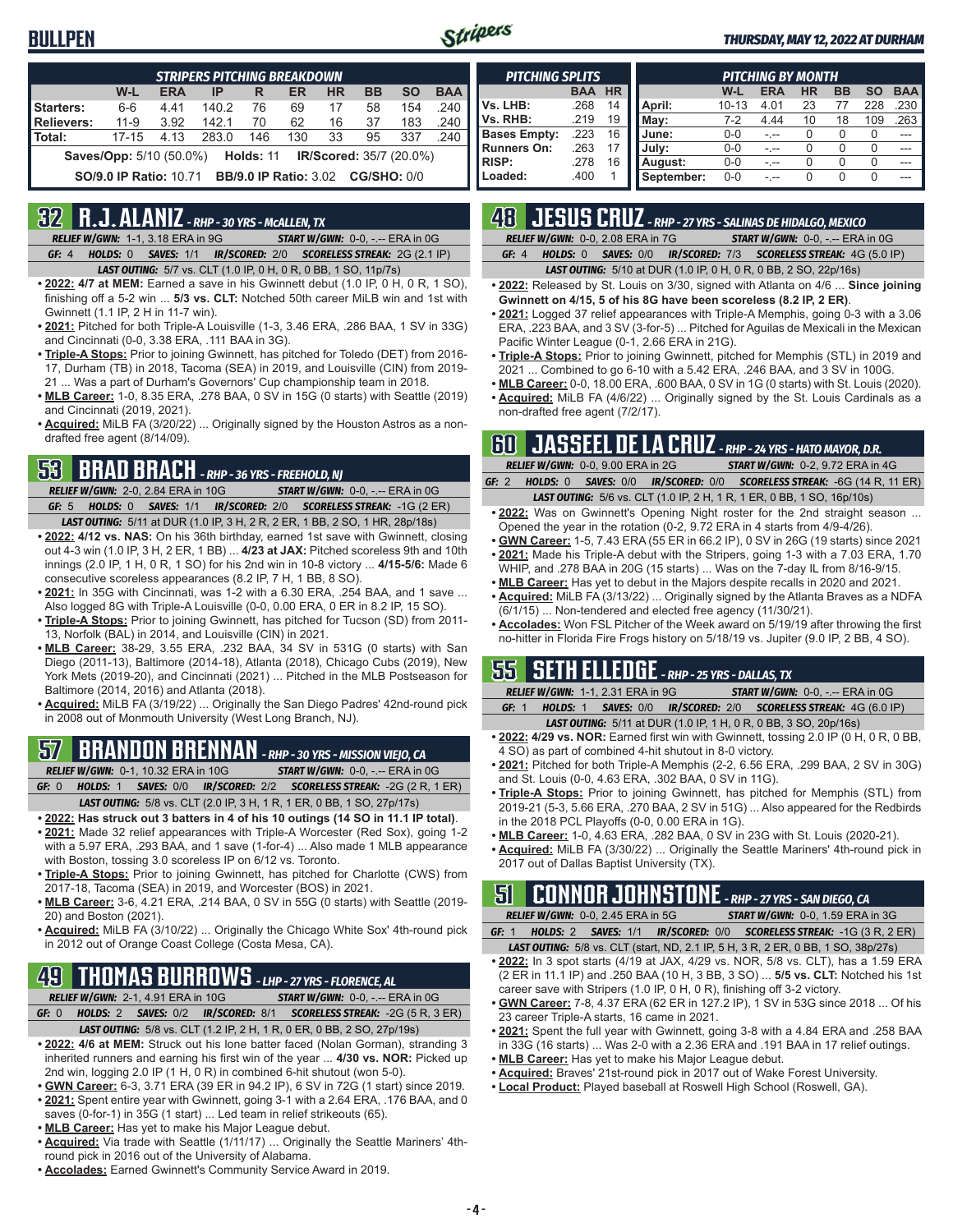**BULLPEN**

## **39 NOLAN KINGHAM** *- RHP - 25 YRS - LAS VEGAS, NV*

*RELIEF W/GWN:*1-0, 3.07 ERA in 8G *START W/GWN:*0-0, 0.00 ERA in 1G *GF:*0 *HOLDS:*0 *SAVES:*0/0 *IR/SCORED:*6/0 *SCORELESS STREAK:*1G (2.0 IP) *LAST OUTING:*5/10 at DUR (win, 2.0 IP, 0 H, 0 R, 0 BB, 3 SO, 25p/20s)

- **• 2022: 4/5-4/20:** Opened season with 5 consecutive scoreless outings, totaling 9.1 IP (3 H, 1 BB, 8 SO, .103 BAA) ... **4/30 vs. NOR:** Made spot start, pitching 4.0 innings (1 H, 1 BB, 2 SO) in combined 6-hit shutout (won 5-0) ... **5/10 at DUR:** earned 1st career Triple-A win in 16th outing (2.0 IP, 0 H, 0 R, 3 SO).
- **• GWN Career:** 1-5, 7.13 ERA (38 ER in 48.0 IP), 0 SV in 16G (7 starts) since 2021. **• 2021:** Pitched for both Double-A Mississippi (6-1, 2.08 ERA, .225 BAA, 2 SV in
- 12G) and Gwinnett (0-5, 10.13 ERA, .365 BAA in 7G) ... Named Double-A South Pitcher of the Month for June (3-0, 0.83 ERA, 0.83 WHIP, .193 BAA in 5 starts) ... Served as the M-Braves' closer during the Double-A South Championship Series, going 3-for-3 in save chances (2.1 IP, 1 H, 0 R, 0 BB, 2 SO) ... Got the final 3 outs of Mississippi's 2-1 win over Montgomery in Game 5, clinching the title.
- **• MLB Career:** Has yet to make his Major League debut.
- **• Acquired:** Braves' 12th-round pick in 2018 out of the University of Texas.

# **58 DYLAN LEE** *- LHP - 27 YRS - DINUBA, CA*

|       | <b>RELIEF W/GWN: 1-1, 1.42 ERA in 11G</b> | <b>START W/GWN: 0-0, -.-- ERA in 0G</b>                                 |
|-------|-------------------------------------------|-------------------------------------------------------------------------|
| GF: 5 |                                           | <b>HOLDS: 1 SAVES: 0/0 IR/SCORED: 2/0 SCORELESS STREAK: 5G (6.0 IP)</b> |
|       |                                           | <b>LAST OUTING:</b> 5/11 at DUR (1.0 IP, 0 H, 0 R, 0 BB, 3 SO, 15p/11s) |

- **• 2022:** Recalled by Atlanta on 4/19, did not pitch (optioned on 4/20) ... **5/8 vs. CLT:** Logged 2.0 IP (1 H, 0 R, 4 SO) for 1st win of the year in 6-5 comeback.
- **• GWN Career:** 6-2, 1.52 ERA (10 ER in 59.1 IP), 1 SV in 46G since 2021.
- **• 2021:** Named Stripers' Most Outstanding Reliever (5-1, 1.54 ERA, .176 BAA, 1 SV in 35G) ... Led GWN relievers (min. 30.0 IP) in BAA, ranked 2nd in ERA.
- **• 2021 w/ATL:** Made his MLB debut with the Braves, logging 2G in relief in October (0-0, 9.00 ERA, .333 BAA) ... Also made his MLB Postseason debut (0-0, 6.00 ERA, .286 BAA in 3G, 1 start) ... Started Game 4 of the World Series vs. Houston on 10/30 (ND, 0.1 IP, 1 H, 1 ER, 2 BB, 1 SO), becoming the 1st pitcher in MLB history to make his 1st career start in the World Series.
- **• MLB Career:** 0-0, 9.00 ERA, .333 BAA, 0 SV in 2G (0 starts) with Atlanta (2021).
- **• Acquired:** MiLB FA (4/15/21) ... Originally the Miami Marlins' 10th-round pick in 2016 out of Fresno State University.

## **56 BRANDYN SITTINGER** *- LHP - 27 YRS - ELYRIA, OH*

- *RELIEF W/GWN:*1-2, 7.11 ERA in 10G *START W/GWN:*0-0, -.-- ERA in 0G *GF:*1 *HOLDS:*1 *SAVES:*0/1 *IR/SCORED:*1/1 *SCORELESS STREAK:*-2G (2 ER) *LAST OUTING:*5/11 at DUR (1.0 IP, 3 H, 1 R, 1 ER, 0 BB, 1 SO, 24p/15s)
- **• 2022: 4/12 vs. NAS:** Earned his 1st win with Gwinnett (2.0 IP, 2 H, 0 R in 4-3 win) ...**4/12-4/19:** Had 3 straight 2.0-inning scoreless outings (6.0 IP, 5 H, 2 BB, 7 SO).
- **• 2021:** Split time between Double-A Amarillo (0-1, 3.94 ERA, .196 BAA, 1 SV in 12G) and Triple-A Reno (1-1, 4.24 ERA, .209 BAA, 4 SV in 23G) of the Arizona organization ... Also made his MLB debut (0-1, 7.71 ERA, .294 BAA, 0 SV in 5G).
- **• Triple-A Stops:** Prior to joining Gwinnett, had only pitched with Reno in 2021. **• MLB Career:** 0-1, 7.71 ERA, .294 BAA, 0 SV in 5G (0 starts) with Arizona (2021).
- **• Acquired:** MiLB FA (2/20/22) ... Originally the Detroit Tigers' 17th-round pick in 2016 out of Ashland University (Ashland, OH).

# **59 MICHAEL TONKIN** *- RHP - 32 YRS - GLENDALE, CA*

- *RELIEF W/GWN:*2-0, 3.12 ERA in 9G *START W/GWN:*0-0, -.-- ERA in 0G *GF:*6 *HOLDS:*1 *SAVES:*2/3 *IR/SCORED:*0/0 *SCORELESS STREAK:*3G (3.0 IP)
- *LAST OUTING:*5/10 at DUR (hold, 1.0 IP, 1 H, 0 R, 0 BB, 3 SO, 14p/11s) **• 2022: 4/6 at MEM:** In his 1st outing in affiliated MiLB since 2019 (with Triple-A Reno), earned a save in his Stripers debut (1.0 IP, 1 H, 0 R, 1 SO in 5-3 win) ... **4/26 vs. NOR:** Earned 1st win with Gwinnett despite blown save (1.0 IP, 1 H, 1 ER, 1 HR, 2 SO) in 7-6 walk-off victory ... **5/5 vs. CLT:** Struck out all 3 batters faced to
- get the win in last-at-bat 3-2 triumph. **• 2021:** Pitched for the Long Island Ducks of the Atlantic League (2-1, 0.53 ERA, 9 SV in 16G), Tijuana of the Mexican League (2-1, 2.00 ERA in 6G), and Aguilas of the Dominican Winter League (1-0, 0.68 ERA in 13G).
- **• Triple-A Stops:** Before joining Gwinnett, pitched for Rochester (MIN) from 2013- 17, San Antonio (MIL) in 2019, and Reno (ARI) in 2019.
- **• MLB Career:** 3-3, 4.43 ERA, .269 BAA, 0 SV in 141G with Minnesota (2013-17).
- **• Acquired:** MiLB FA (1/11/22) ... Originally the Minnesota Twins' 30th-round pick in 2008 out of Palmdale High School (CA).

# **54 NICK VINCENT** *- RHP - 35 YRS - RAMONA, CA*

*RELIEF W/GWN:*0-2, 5.40 ERA in 8G *START W/GWN:*0-0, 0.00 ERA in 1G *GF:*2 *HOLDS:*2 *SAVES:*0/1 *IR/SCORED:*2/0 *SCORELESS STREAK:*4G (5.0 IP)

- *LAST OUTING:*5/8 vs. CLT (1.0 IP, 1 H, 0 R, 0 BB, 2 SO, 13p/9s)
- **• 2022: 4/15 vs. NAS:** In his 1st Triple-A start since 2008 with Portland, tossed 2.0 scoreless IP (1 H, 1 BB, 4 SO) in an eventual 2-1 win ... **4/29 vs. NOR:** Struck out 4 over 2.0 hitless innings to finish 4-hit shutout in 8-0 win.
- **• 2021:** Opened the season with the Texas Rangers, pitching for Triple-A Round Rock (0-0, 4.11 ERA, .273 BAA in 15G) ... Released on 6/22 ... Signed by the Minnesota Twins on 6/23 and joined Triple-A St. Paul (3-1, 4.55 ERA, .228 BAA, 6 SV in 24G) ... Had his contract selected on 8/10 and logged 7G for the Twins (1-0, 0.71 ERA, .146 BAA, 0 SV).
- **• Triple-A Stops:** Prior to joining Gwinnett, has pitched for 7 Triple-A teams: Portland (SD, 2008), Tucson (SD, 2012-13), El Paso (SD, 2015), Sacramento (SF, 2019), Lehigh Valley (PHI, 2019), Round Rock (TEX, 2021), and St. Paul (MIN, 2021).
- **• MLB Career:** 23-23, 3.30 ERA, .236 BAA, 7 SV in 412G with San Diego (2012-15), Seattle (2016-18), San Francisco (2019), Philadelphia (2019), Miami (2020), and Minnesota (2021).
- **• Acquired:** MiLB FA (3/16/22) ... Originally the San Diego Padres' 18th-round pick in 2008 out of Cal State Long Beach.

## **45 WILLIAM WOODS** *- RHP - 23 YRS - TRENTON, TN*

|       | <b>RELIEF W/GWN: 0-0, 0.00 ERA in 5G</b> |  | <b>START W/GWN: 0-0, -.-- ERA in 0G</b>                                       |
|-------|------------------------------------------|--|-------------------------------------------------------------------------------|
| GF: 1 |                                          |  | <b>HOLDS: 0 SAVES: 0/0 IR/SCORED: 1/0 SCORELESS STREAK: -1G (1 R, 0 ER)</b>   |
|       |                                          |  | <b>LAST OUTING:</b> 5/10 at DUR (1.0 IP, 1 H, 1 R, 0 ER, 0 BB, 1 SO, 21p/14s) |

- **• Prospecting:** Entering 2022, ranked the Braves' No. 21 prospect (MLB.com). **• 2022 in MiLB:** Opened with Mississippi, making his regular-season Double-A
- debut (0-1, 10.80 ERA, .318 BAA in 3G, 1 start) ... Promoted to Gwinnett on 4/19 ... **Has struck out 8 of 13 batters faced over 5G in Triple-A debut (2.2 IP)**.
- **• 2022 w/ATL:** Recalled on 4/26 for his MLB debut after just 90.0 career MiLB innings ... **4/27 vs. CHC:** Became the 108th former Gwinnett player to debut in the Majors (1.0 IP, 0 H, 0 R, 1 BB, 1 SO, struck out Patrick Wisdom) ... **4/27-5/1:** Made 2 scoreless appearances (2.0 IP, 2 H, 1 BB, 2 SO) before being optioned on 5/1.
- **• 2021:** Limited by injury to 5 starts between the FCL Braves (0-0, 0.00 ERA, .250 BAA in 1GS) and High-A Rome (0-1, 4.66 ERA, .270 BAA in 4GS) ... Didn't make his season debut until 8/19 ... Joined Mississippi on 9/18 and made 1 start during the Double-A South Championship Series (0-1, 6.00 ERA, 2 ER in 3.0 IP, 4 H, 2 BB, 4 SO), a 14-2 loss to Montgomery in Game 4.
- **• MLB Career:** 0-0, 0.00 ERA, .286 BAA, 0 SV in 2G with Atlanta (2022).
- **• Acquired:** Braves' 23rd-round pick in 2018 out of Dyersburg CC (TN).

| <b>BULLPEN USAGE (PITCHES THROWN IN LAST 7 DAYS)</b>                                                |     |               |     |     |     |      |      |  |  |
|-----------------------------------------------------------------------------------------------------|-----|---------------|-----|-----|-----|------|------|--|--|
| <b>Pitcher</b>                                                                                      | 5/5 | 5/6           | 5/7 | 5/8 | 5/9 | 5/10 | 5/11 |  |  |
| <b>Alaniz</b>                                                                                       |     |               | 11  |     |     |      |      |  |  |
| Brach                                                                                               |     | 13            |     |     |     |      | 28   |  |  |
| <b>Brennan</b>                                                                                      |     |               |     | 27  |     |      |      |  |  |
| <b>Burrows</b>                                                                                      |     |               |     | 27  |     |      |      |  |  |
| Cruz                                                                                                |     |               | 18  |     |     | 22   |      |  |  |
| De La Cruz                                                                                          |     | 16            |     |     |     |      |      |  |  |
| Elledge                                                                                             |     |               | 13  |     |     |      | 20   |  |  |
| Johnstone                                                                                           | 16  |               |     | 38  |     |      |      |  |  |
| Kingham                                                                                             |     | 25            |     |     |     | 25   |      |  |  |
| <b>I</b> Lee                                                                                        |     |               |     | 29  |     |      | 15   |  |  |
| Sittinger                                                                                           |     | 16            |     |     |     |      | 24   |  |  |
| <b>Tonkin</b>                                                                                       | 13  |               |     |     |     | 14   |      |  |  |
| <b>Vincent</b>                                                                                      |     |               |     | 13  |     |      |      |  |  |
| <b>Noods</b>                                                                                        |     | $\mathcal{P}$ |     |     |     | 21   |      |  |  |
| <b>BOLD</b> = Pitches thrown in spot start<br>Italics = Pitches thrown for team other than Gwinnett |     |               |     |     |     |      |      |  |  |

| <b>SCORELESS INNINGS STREAKS (15-PLUS INNINGS)</b> |        |              |              |  |  |  |  |  |
|----------------------------------------------------|--------|--------------|--------------|--|--|--|--|--|
| <b>Pitcher</b>                                     | Length | <b>Dates</b> | <b>Stats</b> |  |  |  |  |  |
|                                                    |        |              |              |  |  |  |  |  |
|                                                    |        |              |              |  |  |  |  |  |
|                                                    |        |              |              |  |  |  |  |  |
|                                                    |        |              |              |  |  |  |  |  |
|                                                    |        |              |              |  |  |  |  |  |
|                                                    |        |              |              |  |  |  |  |  |

| <b>PITCHER AWARDS &amp; HONORS</b> |                   |              |  |  |  |  |  |
|------------------------------------|-------------------|--------------|--|--|--|--|--|
| <b>Pitcher</b>                     | <b>Award/Date</b> | <b>Stats</b> |  |  |  |  |  |
|                                    |                   |              |  |  |  |  |  |
|                                    |                   |              |  |  |  |  |  |
|                                    |                   |              |  |  |  |  |  |
|                                    |                   |              |  |  |  |  |  |
|                                    |                   |              |  |  |  |  |  |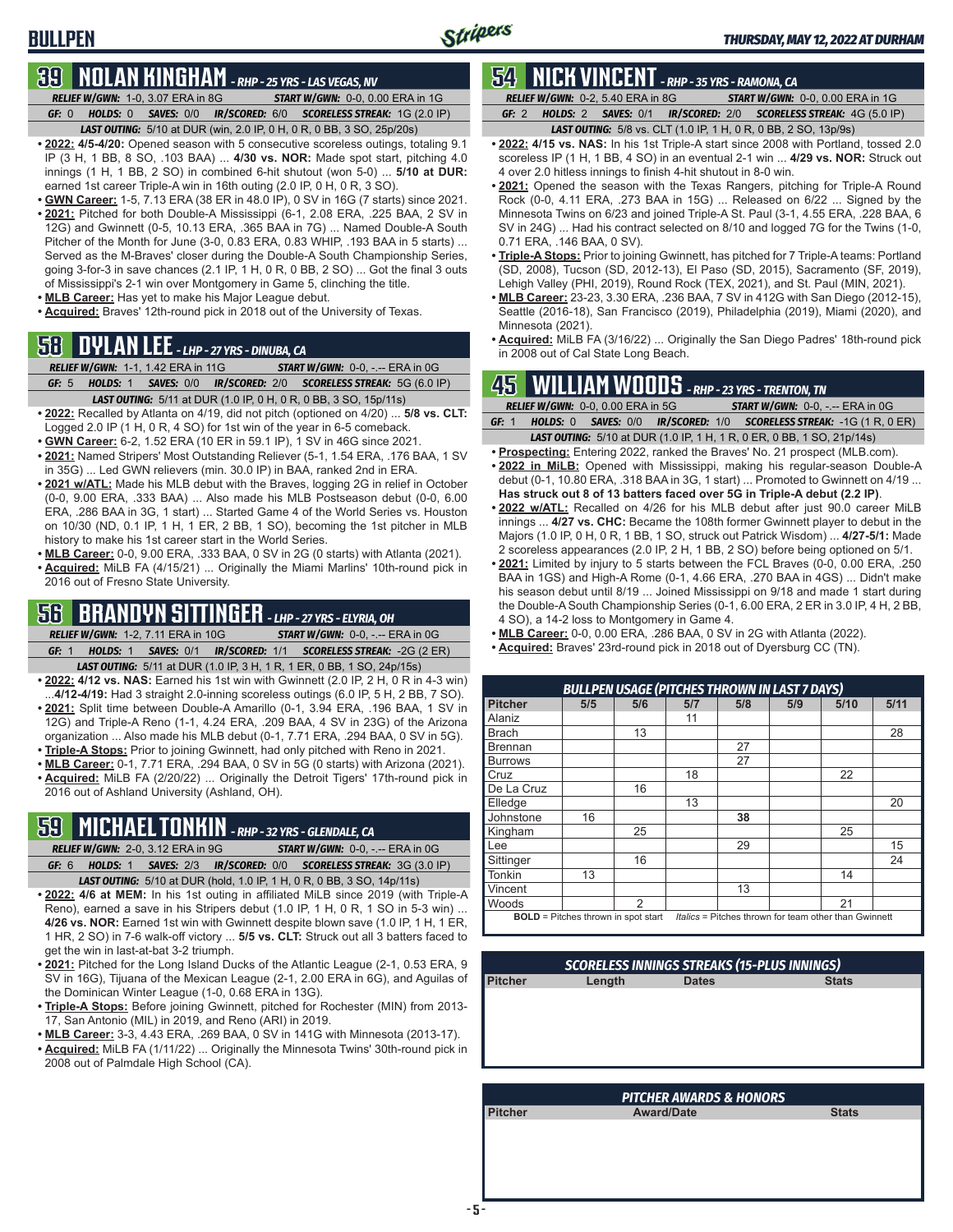#### Stripers **BATTERS** *THURSDAY, MAY 12, 2022 AT DURHAM TOTAL:* .263, 32 HR, .749 OPS *RISP:* .243, 6 HR, .689 OPS *RUNS/INNING: 1 2 3 4 5 6 7 8 9 X TOT Vs. LHP:* .272, 11 HR, .834 OPS *RISP/2O:* .259, 1 HR, .676 OPS **Stripers:** 23 24 33 9 17 8 13 10 13 2 152 *Vs. RHP:* .260, 21 HR, .721 OPS *LOADED:* .235, 0 HR, .626 OPS **Opponents:** 19 8 20 13 23 16 24 11 11 1 146

|                  |                          |    |                          |           |      |                          |                          | <b>HOME RUNS</b> |                     |                                               |                | <b>MULTI-GAMES</b> |           |
|------------------|--------------------------|----|--------------------------|-----------|------|--------------------------|--------------------------|------------------|---------------------|-----------------------------------------------|----------------|--------------------|-----------|
| Player           | 1R                       | 2R | 3R                       | <b>GS</b> | Tot. |                          | Off LH Off RH            | Team W-L         | <b>Career w/GWN</b> | <b>Last HR with Gwinnett (Regular Season)</b> | <b>Hit</b>     | <b>RBI</b>         | <b>HR</b> |
| Acuña Jr.        |                          |    |                          |           |      |                          |                          | $0 - 0$          | 10 HR               | 4/17/18 vs. SWB, 2R (LH Josh Rogers)          | 3              |                    |           |
| Casteel          | 4                        |    | ۰                        |           | 4    | 2                        | 2                        | $2 - 2$          | 12 HR               | 5/7/22 vs. CLT. 1R (LH John Parke)            | $\overline{2}$ |                    |           |
| Contreras        |                          |    | ٠                        |           |      |                          |                          | $0 - 0$          | 9 HR                | 9/7/21 at COL, 1R (LH Kirk McCarty)           |                |                    |           |
| Dean             |                          |    |                          |           |      |                          |                          | $0 - 0$          | $0$ HR              |                                               | 3              | 2                  |           |
| De Hovos         | ۰.                       |    | ۰                        |           |      | $\overline{\phantom{a}}$ |                          | $0 - 0$          | 0 HR                |                                               |                |                    | ۰         |
| Demeritte        | $\overline{\phantom{0}}$ |    |                          |           | 2    |                          | $\overline{2}$           | $0 - 2$          | 43 HR               | 4/14/22 vs. NAS, 2R (RH Jason Alexander)      | 3              | 2                  |           |
| DeShields        |                          |    |                          |           |      |                          |                          | $0 - 0$          | 0 HR                |                                               | 6              | $\overline{2}$     |           |
| <b>Dickerson</b> |                          | ۰  | $\overline{\phantom{a}}$ | ۰.        |      | ٠                        |                          | $1 - 0$          | $1$ HR              | 5/11/22 at DUR, 1R (RH Tommy Romero)          | $\overline{2}$ |                    | ۰         |
| Goins            |                          |    | ۰                        |           |      |                          |                          | $0 - 0$          | 6 HR                | 9/14/21 vs. NAS. 1R (RH Josh Lindblom)        | $\overline{2}$ |                    |           |
| Gonzalez         | $\overline{\phantom{0}}$ |    | $\overline{\phantom{a}}$ |           | -    | $\overline{\phantom{a}}$ | $\overline{\phantom{a}}$ | $0 - 0$          | 0 HR                |                                               | $\overline{2}$ |                    |           |
| Gosselin         |                          |    |                          |           |      |                          |                          | $1 - 0$          | 13 HR               | 4/23/22 at JAX, 2R (RH Huascar Brazoban)      | 6              |                    |           |
| Jenista          | 3                        |    |                          |           |      |                          | 3                        | $3-0$            | 4 HR                | 4/12/22 vs. NAS, 1R (LH Rex Brothers)         | 6              | 3                  |           |
| Nogowski         | ۰.                       |    | ۰                        |           |      |                          |                          | $1 - 0$          | 1 HR                | 4/12/22 vs. NAS, 2R (RH Caleb Boushley)       | 5              | 3                  | ۰         |
| H. Perez         |                          |    | ۰                        |           |      |                          |                          | $2 - 0$          | 2 HR                | 5/7/22 vs. CLT, 2R (LH John Parke)            | $\overline{2}$ |                    |           |
| Shewmake         | 2                        |    |                          |           | 2    |                          |                          | $2 - 0$          | $2$ HR              | 4/27/22 vs. NOR, 1R (RH Matt Vogel)           | 9              |                    |           |
| Tromp            | 3                        | 3  |                          |           |      | 2                        | 5                        | $3 - 3$          | 7 HR                | 5/11/22 at DUR, 1R (RH Tommy Romero)          | 8              | 4                  |           |
| Tucker           |                          |    |                          |           |      |                          |                          | $0 - 1$          | 1 HR                | 5/6/22 vs. CLT, 1R (RH Davis Martin)          |                | 3                  |           |
| Valaika          | $\mathcal{P}$            | 3  | $\overline{\phantom{a}}$ |           | 5    | 3                        | $\overline{2}$           | $5-0$            | 5 HR                | 5/11/22 at DUR. 2R (RH Tommy Romero)          | 11             |                    |           |
| <b>Naters</b>    | 2                        |    | ۰                        |           | 2    |                          |                          | $2 - 0$          | 15 HR               | 5/11/22 at DUR, Leadoff (RH Tommy Romero)     | $\overline{2}$ |                    |           |
| Total:           | 19                       | 11 | $\overline{2}$           | 0         | 32   |                          |                          |                  |                     |                                               |                |                    |           |

**Back-to-Back Homers (1x) Leadoff (Game) Homers (2x): Walk-Off Homers (0x): Walk-Off Homers (0x): None None Walk-Off Homers (0x): Walk-Off Homers (0x): Walk-Off Homers (0x): Waters (2x: 5/3 vs. CLT, 5/11 at** Nogowski (2R) / Jenista, 4/12 vs. NAS (2nd Inning)

| <b>I</b> GISTION IN THE R |  |
|---------------------------|--|
| <b>None</b>               |  |

| <b>STRIPERS BATTING BY MONTH</b> |            |    |    |    |           |            |           |            |            |            |
|----------------------------------|------------|----|----|----|-----------|------------|-----------|------------|------------|------------|
|                                  | <b>AVG</b> | G  | 2B | 3B | <b>HR</b> | <b>RBI</b> | <b>SB</b> | <b>OBP</b> | <b>SLG</b> | <b>OPS</b> |
| April:                           | .249       | 23 | 39 | 4  | 17        | 85         | 22        | .321       | .377       | .698       |
| $\blacksquare$ May:              | .298       | 9  | 23 | 0  | 15        | 53         | 5         | .358       | .514       | .872       |
| <b>June:</b>                     |            |    |    |    |           |            |           |            |            |            |
| July                             |            |    |    |    |           |            |           |            |            |            |
| August:                          |            |    |    |    |           |            |           |            |            |            |
| September:                       |            |    |    |    |           |            |           |            |            |            |

## **9 RYAN CASTEEL** *- C - 30 YRS - CHATTANOOGA, TN*

*SEASON WITH GWN:*.219, 4 HR, 6 RBI, 0 SB, .898 OPS *HIT STREAK:* 3G (5-13)

*5/11 at DUR:*DNP *DUR SERIES:* .--- (0-0)

- **• 2022:** Of his 7 hits, 4 are solo homers (4/9 at MEM, 4/14 vs. NAS, 4/23 at JAX, 5/7 vs. CLT) ... **4/30 vs. NOR:** Tallied his first triple with Gwinnett (1-for-4, 2 RBI). **• GWN Career:** .223 (42-for-188), 6 2B, 1 3B, 12 HR, 34 RBI in 77G since 2021.
- **• 2021:** Spent the entire year with Gwinnett, batting .224 (6 2B, 8 HR, 13 R, 28 RBI, .716 OPS) in 68G ... Led the club in pinch-hit at-bats (28) and hits with the bases
- loaded (4-for-6, .667, 2 2B, 1 HR, 12 RBI, 2.125 OPS). **• Triple-A Stops:** Prior to Gwinnett, played for Albuquerque (COL) from 2015-16.
- **• MLB Career:** Has yet to make his Major League debut.
- **• Acquired:** MiLB FA (11/29/21) ... On his 3rd contract with Atlanta (also signed on 1/24/19 and 3/14/21) ... Originally the Colorado Rockies' 17th-round pick in 2010 out of Cleveland State Community College (Cleveland, TN).

# **26 DELINO DESHIELDS JR.** *- OF - 29 YRS - EASTON, MD*

*SEASON WITH GWN:*.274, 0 HR, 7 RBI, 8 SB, .736 OPS *HIT STREAK:* 2G (3-6) *5/11 at DUR:*DNP *DUR SERIES:* 1.000 (2-2), 2 SB

- **• IL Leaderboard:** Entering 5/12, ranks in steals (T-7th, 8).
- **• 2022: 4/21-5/5:** Posted 11G on-base streak (.289, 11-for-38, 2 2B, 7 R, 6 RBI, 3 SB, 8 BB, .417 OBP) ... Has pair of 2-steal games (4/19 at JAX, 5/10 at DUR).
- **• 2021:** Played in the Texas, Boston, and Cincinnati orgs ... Spent time with Round Rock (TEX) and Worcester (BOS) in Triple-A (.252, 13 2B, 2 3B, 6 HR, 22 RBI, 21 SB in 84G) ... Finished with the Reds (.255, 5 2B, 1 HR, 6 RBI, 2 SB in 25G).
- **• Triple-A Stops:** Prior to joining Gwinnett, played for Round Rock (TEX, 2015-16, 2018, 2021), Nashville (TEX, 2019), and Worcester (BOS, 2021).
- **• MLB Career:** .246, 81 2B, 19 3B, 19 HR, 139 RBI, 111 SB in 601G with Texas (2015-19), Cleveland (2020), and Cincinnati (2021) ... Played for Texas (2015) and Cleveland (2020) in MLB Postseason (.290, 3 2B, 2 RBI, 1 SB in 7G).
- **• Acquired:** MiLB FA (4/5/22) after being released by Miami (4/3/22) ... Originally the Texas Rangers' 1st-round pick (3rd overall) in 2014 out of Woodward Academy (College Park, GA).
- **• Bloodlines:** Is the son of Delino DeShields, 13-year MLB infielder (MON, LAD, STL, BAL, CHC) from 1990-2002 ... Finished 2nd in NL R.O.Y. voting in 1990.

| <b>PINCH HITTERS</b> |       |    |   |   |    |    |           |            |           |           |
|----------------------|-------|----|---|---|----|----|-----------|------------|-----------|-----------|
| <b>Player</b>        | AVG.  | AB | R | н | 2B | 3B | <b>HR</b> | <b>RBI</b> | <b>BB</b> | <b>SO</b> |
| <b>Contreras</b>     | 1.000 |    |   |   | 0  | O  | O         |            | U         |           |
| Uenista              | .000  |    |   |   |    |    |           |            |           |           |
| l Totals:            | .500  | 2  |   |   | 0  |    | 0         | o          | O         |           |
|                      |       |    |   |   |    |    |           |            |           |           |
|                      |       |    |   |   |    |    |           |            |           |           |

# **30 ALEX DICKERSON** *- OF - 31 YRS - POWAY, CA*

*SEASON WITH GWN:*.194, 1 HR, 2 RBI, 0 SB, .539 OPS *HIT STREAK:* 1G (2-5)

- *5/11 at DUR:*2-5, HR, R, RBI *DUR SERIES:* .200 (2-10), HR, RBI
- **• 2022 w/GWN: 5/11 at DUR:** Hit first homer with Stripers (solo, 2-for-4, RBI). **• 2022 w/ATL:** Was on the Braves' Opening Day roster, hit .121 (4-for-33, 1 HR, 3
- R, 2 RBI) in 13G ... DFA'd on 4/28, outrighted to Gwinnett on 4/30.
- **• 2021:** Logged 111G with San Francisco (.233, 10 2B, 2 3B, 13 HR, 38 RBI, 1 SB, .724 OPS) ... Set MLB career highs in games, hits (66), homers, and RBI ... Also played 11G with Triple-A Sacramento (.289, 3 2B, 2 HR, 4 RBI).
- **• Triple-A Stops:** Prior to joining Gwinnett, played for El Paso (SD, 2015-16, 2019) and Sacramento (2019, 2021) ... Was PCL Rookie of the Year and Postseason All-Star in 2015 (.307, 36 2B, 9 3B, 12 HR, 82 R, 71 RBI, .877 OPS in 125G).
- **• MLB Career:** .255, 49 2B, 8 3B, 40 HR, 132 RBI, 7 SB, .785 OPS in 339G with San Diego (2016, 2019), San Francisco (2019-21), and Atlanta (2022) ... Made MLB Postseason debut with Giants in 2021 (.000, 0-for-4 in 4G).
- **• Acquired:** MLB FA (3/16/22) ... Originally the Pittsburgh Pirates' 3rd-round pick in 2011 out of the University of Indiana.

# **13 VICTOR DE HOYOS** *- C - 24 YRS - LORICA, COLOMBIA*

| <b>SEASON WITH GWN: .---, 0 HR, 0 RBI, 0 SB, .--- OPS</b> | <b>HIT STREAK:</b> $OG(0-0)$  |
|-----------------------------------------------------------|-------------------------------|
| 5/11 at DUR: DNP                                          | <b>DUR SERIES:</b> $---(0-0)$ |

- **• 2022:** Opened with Class-A Augusta, batting .333 (6-for-18, 2 2B, 1 HR, 3 R, 4 RBI, 1.040 OPS) in 6G ... Promoted to Gwinnett on 5/10 for Triple-A debut ... When he plays, it will be his first action above the Class-A level.
- **• 2021:** Split time between the FCL Braves (.111, 1-for-9 in 3G) and Augusta (.257, 26-for-101, 3 2B, 5 HR, 14 R, 13 RBI in 28G).
- **• MLB Career:** Has yet to debut in the Majors.
- **• Acquired:** Braves' NDFA (7/2/16) out of Colombia.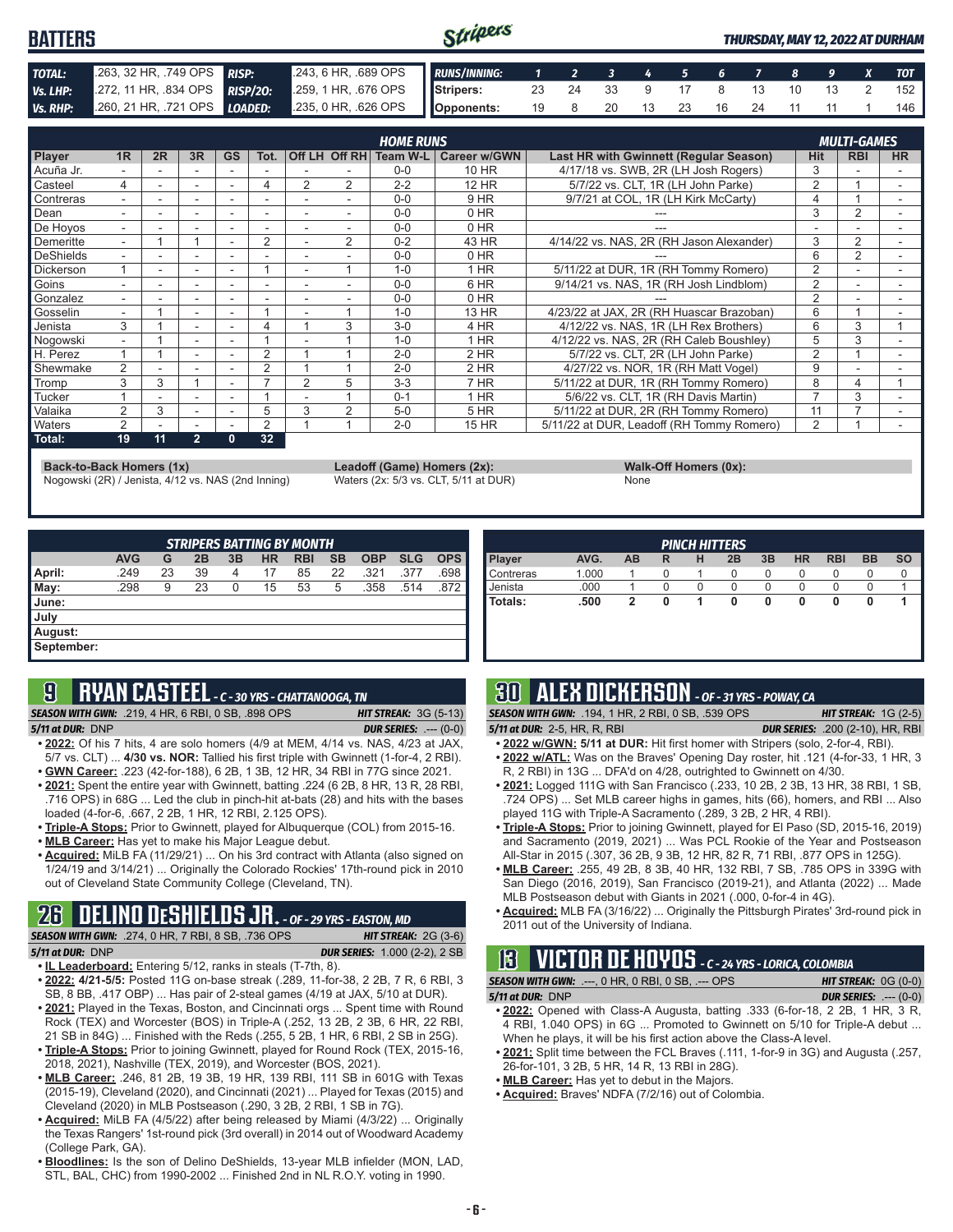## **BATTERS**

# **1 RYAN GOINS** *- INF - 34 YRS - TEMPLE, TX*

#### *SEASON WITH GWN:*.135, 0 HR, 1 RBI, 0 SB, .323 OPS *HIT STREAK:* 2G (3-7) *5/11 at DUR:*DNP *DUR SERIES:* .400 (2-5)

- **• GWN Career:** .214 (80-for-374), 12 2B, 1 3B, 6 HR, 36 RBI in 112G since 2021. **• 2021:** Spent the entire year with Gwinnett, batting .233 (9 2B, 1 3B, 6 HR, 27 R, 35 RBI, 3 SB, .635 OPS) in 91G.
- **• Triple-A Stops:** Prior to joining Gwinnett, played for Buffalo (TOR) from 2013-16, Lehigh Valley (PHI) in 2018, and Charlotte (CWS) in 2019 ... Was an International League Midseason All-Star with Charlotte in 2019.
- **• MLB Career:** .228, 71 2B, 12 3B, 22 HR, 158 RBI in 555G with Toronto (2013-17), Kansas City (2018), Chicago White Sox (2019-20) ... Played for Toronto in 2015- 16 Postseasons (.146, 1 HR, 5 RBI in 14G).
- **• Acquired:** MiLB FA (3/13/22), his 2nd deal with Atlanta (also signed on 2/25/21) ... Originally the Toronto Blue Jays' 4th-round pick in 2009 out of Dallas Baptist University (Dallas, TX).

| <b>SEASON WITH GWN:</b> .277, 1 HR, 8 RBI, 1 SB, .738 OPS ' |  |              |  |  | <b>HIT STREAK: 2G <math>(2-8)</math></b> |
|-------------------------------------------------------------|--|--------------|--|--|------------------------------------------|
| 5/11 at DUR: DNP                                            |  |              |  |  | <b>DUR SERIES:</b> .200 (1-5)            |
| ----- --                                                    |  | ------------ |  |  |                                          |

- **• 2022: Has reached base safely in 24 of 25G with an at-bat**, posting an 11G on-base streak from 4/5-4/20 (.263, .396 OBP) and 10G on-base streak from 4/22- 5/6 (.326, .362 OBP) ... **4/23 at JAX:** Blasted 2-run HR (1), his first with Gwinnett since 8/25/18 at CLT, went 1-for-4 with season-high 3 RBI.
- **• GWN Career:** .293 (281-for-958), 56 2B, 9 3B, 13 HR, 90 RBI, 8 SB in 261G from 2013-14, 2018, and 2022 ... Set Gwinnett record for single-season batting average in 2014 (.344), earning team MVP and IL Postseason All-Star honors.
- **• 2021:** Spent the entire year with the LA Angels, batting .261 (14 2B, 7 HR, 47 RBI, 4 SB) in 104G ... His 90 hits were an MLB career high.
- **• Triple-A Stops:** In addition to Gwinnett, has also played for Reno (ARI) in 2015, Round Rock (TEX) in 2017, Indianapolis (PIT) in 2017, Louisville (CIN) in 2018, and Lehigh Valley (PHI) in 2019.
- **• MLB Career:** .261, 49 2B, 2 3B, 17 HR, 101 RBI, 11 SB in 463G with Atlanta (2013-15), Arizona (2015-16), Texas (2017), Pittsburgh (2017), Cincinnati (2018), Philadelphia (2019-20), and LA Angels (2021).
- **• Acquired:** MiLB FA (3/19/22) ... Originally the Atlanta Braves' 5th-round pick in 2010 out of the University of Virginia ... Traded to Arizona in the deal that brought in RHP Touki Toussaint (6/20/15).

# **18 GREYSON JENISTA** *- OF - 25 YRS - LAWRENCE, KS*

*SEASON WITH GWN:*.274, 4 HR, 9 RBI, 0 SB, .851 OPS *HIT STREAK:* 1G (3-4)

- *5/11 at DUR:*3-4, 2 2B, R, 2 RBI *DUR SERIES:* .750 (3-4), 2 RBI **• 2022: 4/7 at MEM:** Tallied his first career Triple-A hit and RBI with a solo homer to deep CF (2-for-4, RBI) ... **4/12 vs. NAS:** Notched his 2nd career multi-homer game (1st in Triple-A) with pair of solo blasts (#3-4, 2-for-3, 2 RBI) ... **4/24-5/5:**  Posted 9G on-base streak (.321, 9-for-28, 1 2B, 8 R, 2 RBI, 8 BB, .459 OBP) ...
- **5/11 at DUR:** Matched season high with 3 hits (3-for-4, 2 2B, 2 RBI). **• 2021:** Spent the entire year with Double-A Mississippi, batting .216 (7 2B, 2 3B, 19 HR, 45 R, 42 RBI, 7 SB, .808 OPS) in 89G ... Ranked among Double-A South leaders in homers (6th), walks (7th, 51), slugging (10th, .465), and OPS (10th) ... In the Double-A South Championship Series, hit .167 (3 HR, 3 RBI) in 5G ... His solo homer in Game 5 on 9/26 vs. Montgomery was the difference in a 2-1 win.
- **• MLB Career:** Has yet to make his Major League debut.
- **• Acquired:** Braves' 2nd-round pick in 2018 out of Wichita State University (KS).

# **28 JOHN NOGOWSKI** *- INF - 29 YRS - TALLAHASSEE, FL*

| <b>SEASON WITH GWN:</b> .192, 1 HR, 10 RBI, 2 SB, .570 OPS | <b>HIT STREAK:</b> $-1G(0-2)$ |
|------------------------------------------------------------|-------------------------------|
| 5/11 at DUR: 0-2, 2 BB                                     | <b>DUR SERIES:</b> .000 (0-2) |
|                                                            |                               |

- **• 2022: 4/12 vs. NAS:** Belted Gwinnett's 1st homer at Coolray Field this year (2 run), finished 2-for-3 with 2 RBI.
- **• 2021:** Played for 3 different Triple-A Teams (Memphis, Indianapolis, Sacramento) and 2 different MLB teams (St. Louis, Pittsburgh) ... Combined to bat .211 (7 2B, 6 HR, 29 RBI, 6 SB) in 64G in MiLB ... In 52G in MLB, hit .233 (7 2B, 1 HR, 14 RBI).
- **• Triple-A Stops:** Prior to joining Gwinnett, has played for Memphis (STL) in 2019 and 2021, Indianapolis (PIT) in 2021, and Sacramento (SF) in 2021.
- **• MLB Career:** .233, 7 2B, 0 3B, 1 HR, 14 RBI in 52G with St. Louis (2020-21) and Pittsburgh (2021).
- **• Acquired:** Claimed from San Francisco in the 2021 Rule 5 Draft ... Originally the Oakland Athletics' 34th-round pick in 2014 out of Florida State University.

#### **7 HERNAN PEREZ** *- INF - 31 YRS - VILLA DE CURA, VENEZUELA SEASON WITH GWN:*.229, 2 HR, 4 RBI, 1 SB, .700 OPS *HIT STREAK:* -1G (0-5)

- *5/11 at DUR:*0-5 *DUR SERIES:* .000 (0-5) **• 2022:** Played 3G with Tijuana of the Mexican League (.231, 1 2B, 1 HR, 3 RBI) before being signed by Atlanta and joining Gwinnett on 4/29.
- **• 2021:** Made Washington's Opening Day roster, but hit .053 in 10G before being DFA'd on 5/4 ... Signed MiLB deal with Milwaukee on 5/7 ... Played 23G with Nashville (.357, 6 2B, 3 HR, 18 RBI, 4 SB) before being released on 7/4 ... Won MVP of the Venezuela Winter League (.296, 6 HR, 22 RBI in 31G with Aragua).
- **• Triple-A Stops:** Prior to joining Gwinnett, has played for Toledo (DET, 2013-14), Colorado Springs (MIL, 2016), San Antonio (MIL, 2019), and Nashville (MIL, 2021) ... Won IL Player of the Week once with the Mud Hens (6/16/14).
- **• MLB Career:** .250, 74 2B, 11 3B, 45 HR, 180 RBI, 69 SB, .662 OPS in 651G with Detroit (2012-15), Milwaukee (2015-19), Chicago Cubs (2020), and Washington (2021) ... Played in 13 MLB Postseason games with Detroit (2013-14) and Milwaukee (2018), batting .188 (3-for-16, 2 2B, 2 RBI, 2 SB).
- **• Acquired:** MiLB FA (4/28/22) ... Originally signed by the Detroit Tigers as a NDFA **5** out of Venezuela (5/14/19). **PHIL GOSSELIN**  *INF 33 YRS BRYN MAWR, PA*

# **8 BRADEN SHEWMAKE** *- INF - 24 YRS - WYLIE, TX*

*SEASON WITH GWN:*.322, 2 HR, 5 RBI, 4 SB, .845 OPS *HIT STREAK:* 5G (10-20)

- *5/11 at DUR:*2-5, 2B, RBI *DUR SERIES:* .667 (6-9), 1 RBI, 1 SB **• Prospecting:** Entering 2022, ranked the Braves' No. 6 prospect by MLB.com.
- **• IL Leaderboard:** Entering 5/12, ranks 10th in batting (.322).
- **• 2022: In 5G since 5/6, batting .500 (10-for-20, 4 2B, 6 R, 1 RBI, 1 SB, 1.265 OPS)** ... **4/5 at MEM:** Went 2-for-4 with steal in his Triple-A debut ... **4/6 at MEM:**  Blasted 1st career Triple-A homer (solo) in 3-for-5 effort ... **4/27 vs. NOR:** Belted 1st Coolray Field homer (solo, #2, 1-for-5, 1 RBI) ... **4/28 vs. NOR:** Notched 3rd multi-steal game of career (2 SB, 2-for-4, 2B, R) ... **5/10 at DUR:** Reached base 6 times (career-high 4 hits, 4-for-4, 2 2B, 2 BB) and tied GWN record for runs (4).
- **• 2021:** With Double-A Mississippi, hit .228 (14 2B, 3 3B, 12 HR, 40 R, 40 RBI, 4 SB, .672 OPS) in 83G ... In the Double-A South Championship Series, hit .100 (2 R, 1 RBI) in 5G ... Named by MiLB.com as a Braves Organization All-Star.
- **• MLB Career:** Has yet to make his Major League debut.
- **• Acquired:** Braves' 1st-round pick (21st overall) in 2019 out of Texas A&M.

## **14 CHADWICK TROMP** *- C - 26 YRS - ORANJESTAD, ARUBA*

*SEASON WITH GWN:*.369, 7 HR, 21 RBI, 0 SB, 1.169 OPS *HIT STREAK:* 12G (19-47) *5/11 at DUR:*2-5, HR, 2 R, RBI *DUR SERIES:* .400 (4-10), 2 HR, 5 RBI

- **• IL Leaderboard:** Entering 5/12, ranks in homers (T-8th, 7).
- **• Streaking: Riding 12G hitting streak (.404, 19-for-47, 4 2B, 6 HR, 12 R, 20 RBI, 1.303 OPS since 4/24), GWN-record 10G RBI streak (20 RBI since 4/28), and 8G extra-base hits streak (10 XBH since 5/1, tied for GWN record)**.
- **• 2022:** DFA'd by Atlanta on 4/12, outrighted to Gwinnett on 4/19 ... **5/3 vs. CLT:** Notched 4th career 2-homer game with pair of 2-run blasts (#2-3), finished with 4 RBI ... **5/5 vs. CLT:** Hit 2-out 8th-inning double for GWRBI in 3-2 last-at-bat win

... **5/10 at DUR:** Went 2-for-5 with 2-run HR (#6) and 4 RBI, his 9th-straight game with an RBI (set new Gwinnett franchise record, surpassing **Adonis Garcia's** 8G streak from 2016).

- **• IL Player of the Week:** Named for 5/2-8, hit .471 (8-for-17) with league highs in homers (4), XBH (7), RBI (12), SLG (1.353), and OPS (1.879).
- **• GWN Career:** .329 (27-for-82), 5 2B, 0 3B, 7 HR, 21 RBI in 22G since 2021.
- **• 2021:** Played 55G with Triple-A Sacramento (.224, 12 2B, 6 HR, 24 RBI) and 9G with San Francisco (.222, 1 HR, 2 RBI) ... DFA'd on 9/18, claimed by Atlanta on 9/21 ... Joined Gwinnett and hit .176 (0 XBH, 0 RBI) in 5G.
- **• Triple-A Stops:** Prior to joining Gwinnett, has played for Louisville (CIN) in 2015 and 2018-19, and Sacramento (SF) in 2021.
- **• MLB Career:** .215, 1 2B, 0 3B, 5 HR, 12 RBI in 33G with San Francisco (2020-21).
- **• Acquired:** Claimed off waivers from San Francisco (9/21/21) ... Originally signed by the Cincinnati Reds as a NDFA (1/24/13) out of Aruba.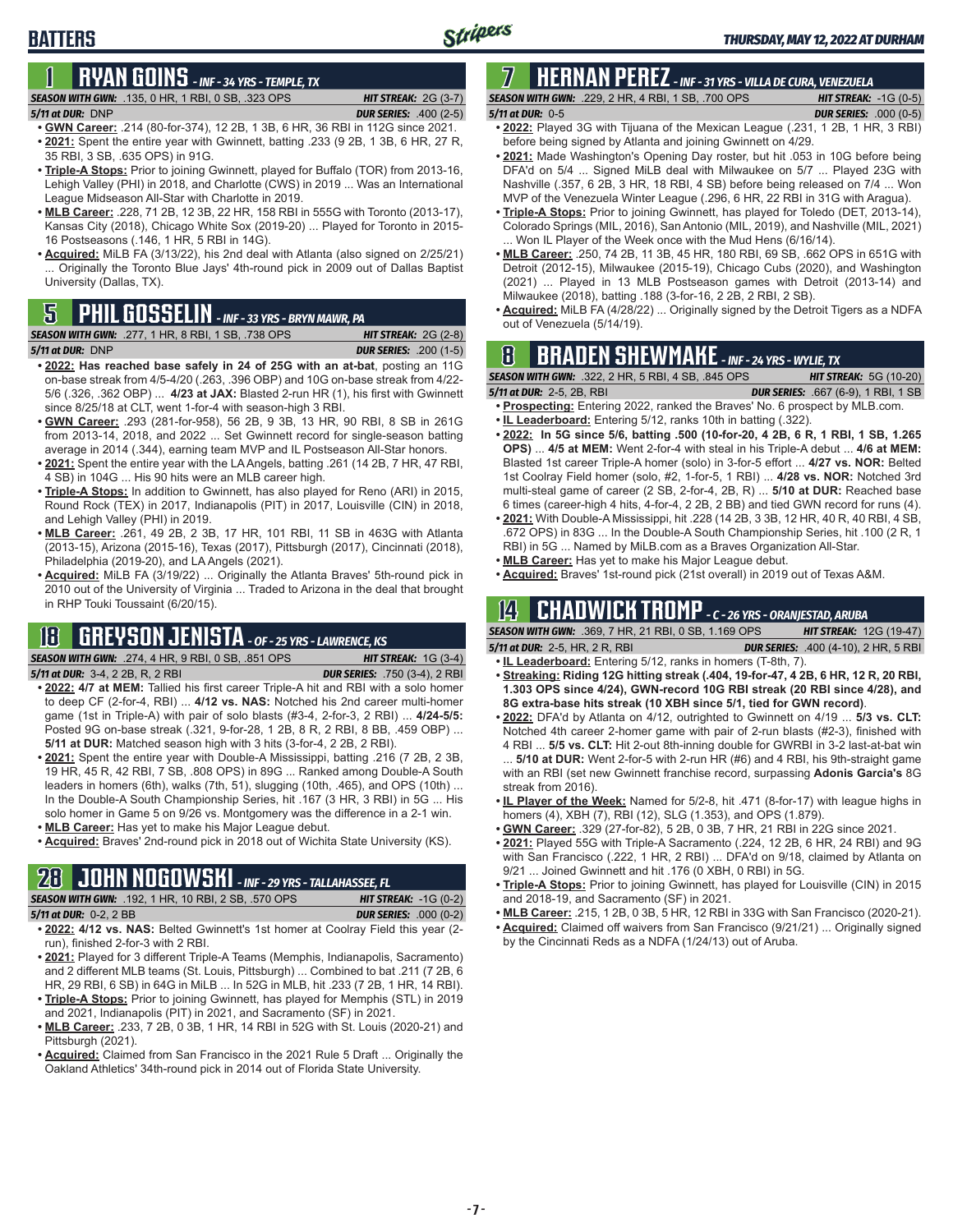## **BATTERS**

# **17 PRESTON TUCKER** *- OF - 31 YRS - TAMPA, FL*

- *SEASON WITH GWN:*.321, 1 HR, 12 RBI, 0 SB, .857 OPS *HIT STREAK:* -1G (0-4)
- *5/11 at DUR:*0-4, R, HBP *DUR SERIES:* .333 (3-9), 2 RBI
- **• IL Leaderboard:** Entering 5/12, ranks in batting (11th, .321). **• 2022: Riding 12G on-base streak since 4/26 (.400, 18-for-45, 4 2B, 1 HR, 11 R, 9 RBI, .998 OPS)** ... **5/6 vs. CLT:** Blasted 1st career homer with Gwinnett in his 36th game with the club (solo, off RHP Davis Martin).
- **• GWN Career:** .291 (41-for-141), 12 2B, 1 3B, 1 HR, 18 RBI in 39G since 2018.
- **• 2021:** Played for Kia of the KBO (.237, 24 2B, 1 3B, 9 HR, 59 RBI in 127G), his 3rd-straight season with the club (hit .284 with 50 HR in 364G from 2019-21).
- **• Triple-A Stops:** Has played for 5 teams in all, including Oklahoma City (HOU, 2014), Fresno (HOU, 2015-17), Gwinnett (ATL, 2018), Louisville (CIN, 2018), and Charlotte (CWS, 2019).
- **• MLB Career:** .222, 38 2B, 1 3B, 23 HR, 68 RBI in 243G with Houston (2015-16), Cincinnati (2018), and Atlanta (.240, 4 HR, 22 RBI in 80G in 2018) ... Played in the 2015 MLB Postseason with Houston (0-for-2 in 3G).
- **• Acquired:** MiLB FA (3/31/22) ... Is 2nd stint with Atlanta (2018) ... Originally the Houston Astros' 7th-round pick in 2012 out of the University of Florida.

## **4 PAT VALAIKA** *- INF - 29 YRS - VALENCIA, CA*

*SEASON WITH GWN:*.304, 5 HR, 25 RBI, 1 SB, .873 OPS *HIT STREAK:* 2G (6-10)

*5/11 at DUR:*3-5, HR, 2 R, 2 RBI *DUR SERIES:* .600 (6-10), HR, 3 RBI

- **• IL Leaderboard:** Entering 5/12, ranks in RBI (5th, 25) and doubles (T-7th, 9). **• 2022: In 15G since 4/23, hitting .344 (21-for-61, 6 2B, 3 HR, 16 RBI, .972 OPS)** ... **4/6 at MEM:** Crushed go-ahead 2-run HR (1) in 5-3 win (2-for-5, 2 RBI) ... **4/7 at MEM:** Fell triple shy of the cycle (3-for-4, 2-run HR, 3 RBI) in 5-2 win ... **4/26 vs. NOR:** Hit walk-off sac fly in 9th for 7-6 win (2-for-3, 2 R, RBI).
- **• 2021:** Split year between Baltimore (.201, 8 2B, 5 HR, 25 RBI, 1 SB in 91G) and Triple-A Norfolk (.225, 1 2B, 2 HR, 7 RBI in 22G).
- **• Triple-A Stops:** Prior to joining Gwinnett, has played for Albuquerque (COL) from 2016-19 and Norfolk (BAL) in 2021 ... Was Pacific Coast League All-Star in 2019.
- **• MLB Career:** .221, 34 2B, 1 3B, 30 HR, 92 RBI, 1 SB in 374G with Colorado (2016-19) and Baltimore (2020-21) ... Played in the MLB Postseason with the Rockies in 2017 and 2018 (.500, 1-for-2, 1 2B in 2G).
- **• Acquired:** MiLB FA (3/18/22) ... Originally the Colorado Rockies' 9th-round pick in 2013 out of UCLA.

## **11 DREW WATERS** *- OF - 23 YRS - ATLANTA, GA*

*SEASON WITH GWN:*.333, 2 HR, 4 RBI, 0 SB, .916 OPS *HIT STREAK:* 1G (1-5)

- *5/11 at DUR:*1-5, HR, R, RBI *DUR SERIES:* .091 (1-11), HR, RBI **• Prospecting:** Entering 2022, ranked the Braves' No. 3 prospect by MLB.com. **• Leadoff Blasts:** Has a pair of 1st-pitch leadoff homers with Stripers this season (#3-4 of his GWN career), on 5/3 vs. CLT (off LHP Wes Benjamin) and 5/11 at DUR
- (off RHP Tommy Romero). **• 2022:** Began on Gwinnett's 7-day Injured List ... Joined High-A Rome for rehab assignment on 4/28 (.364, 4-for-11, 1 2B, 1 HR, 2 RBI in 3G) ... **5/3 vs. CLT:** In his 1st game off the IL, hit leadoff HR and finished 4-for-4 (2 R, 2 RBI) ... **5/8 vs.**
- **CLT:** Delivered 1st career walk-off hit with Gwinnett, 2-out 9th-inning single for 6-5 win (3-for-5, R, RBI). **• GWN Career:** .250 (134-for-535), 27 2B, 1 3B, 15 HR, 91 R, 52 RBI, 31 SB in
- 134G since 2019 ... Also logged 4G in 2019 Playoffs (.188, 1 2B, 1 SB). **• 2021:** Spent the entire year with Gwinnett, batting .240 (22 2B, 1 3B, 11 HR, 70
- R, 37 RBI, 28 SB) in 103G ... Ranked among Triple-A East leaders in runs (T-4th) and steals (5th) ... Led all Triple-A East hitters in extra-base hits in July with 17 (.301, 11 2B, 1 3B, 5 HR, 23 R, 17 RBI, .924 OPS in 24G) ... Played for the NL Team in the SiriusXM All-Star Futures Game on 7/11 in Denver, CO (1-for-1, BB) ... Received Gwinnett's Community Service Award on 10/2.
- **• MLB Career:** Has yet to make his Major League debut.
- **• Award Winner:** Was the Double-A Southern League's Most Valuable Player and Batting Champion in 2019 (.319, 35 2B, 9 3B, 5 HR, 63 R, 41 RBI, 13 SB in 108G with Mississippi) ... Also earned M-Braves' co-Player of the Year for 2019.
- **• Acquired:** Braves' 2nd-round pick (41st overall) in 2017 out of Etowah High School (Woodstock, GA).

| <b>HITTING STREAKS (10-PLUS GAMES)</b> |                     |                                        |  |  |  |  |
|----------------------------------------|---------------------|----------------------------------------|--|--|--|--|
| Player                                 | <b>Length/Dates</b> | <b>Stats</b>                           |  |  |  |  |
| Tromp                                  | 12G (4/24-Current)  | .404 (19-47), 4 2B, 6 HR, 12 R, 20 RBI |  |  |  |  |

| <b>ON-BASE STREAKS (15-PLUS GAMES)</b> |              |              |  |  |  |
|----------------------------------------|--------------|--------------|--|--|--|
| <b>Player</b>                          | Length/Dates | <b>Stats</b> |  |  |  |
|                                        |              |              |  |  |  |
|                                        |              |              |  |  |  |
|                                        |              |              |  |  |  |

| <b>HITTER AWARDS &amp; HONORS</b> |                               |                          |  |  |  |  |
|-----------------------------------|-------------------------------|--------------------------|--|--|--|--|
| Player                            | <b>Award/Date</b>             | <b>Stats</b>             |  |  |  |  |
| Tromp                             | IL Player of the Week (5/2-8) | .417, 3 2B, 4 HR, 12 RBI |  |  |  |  |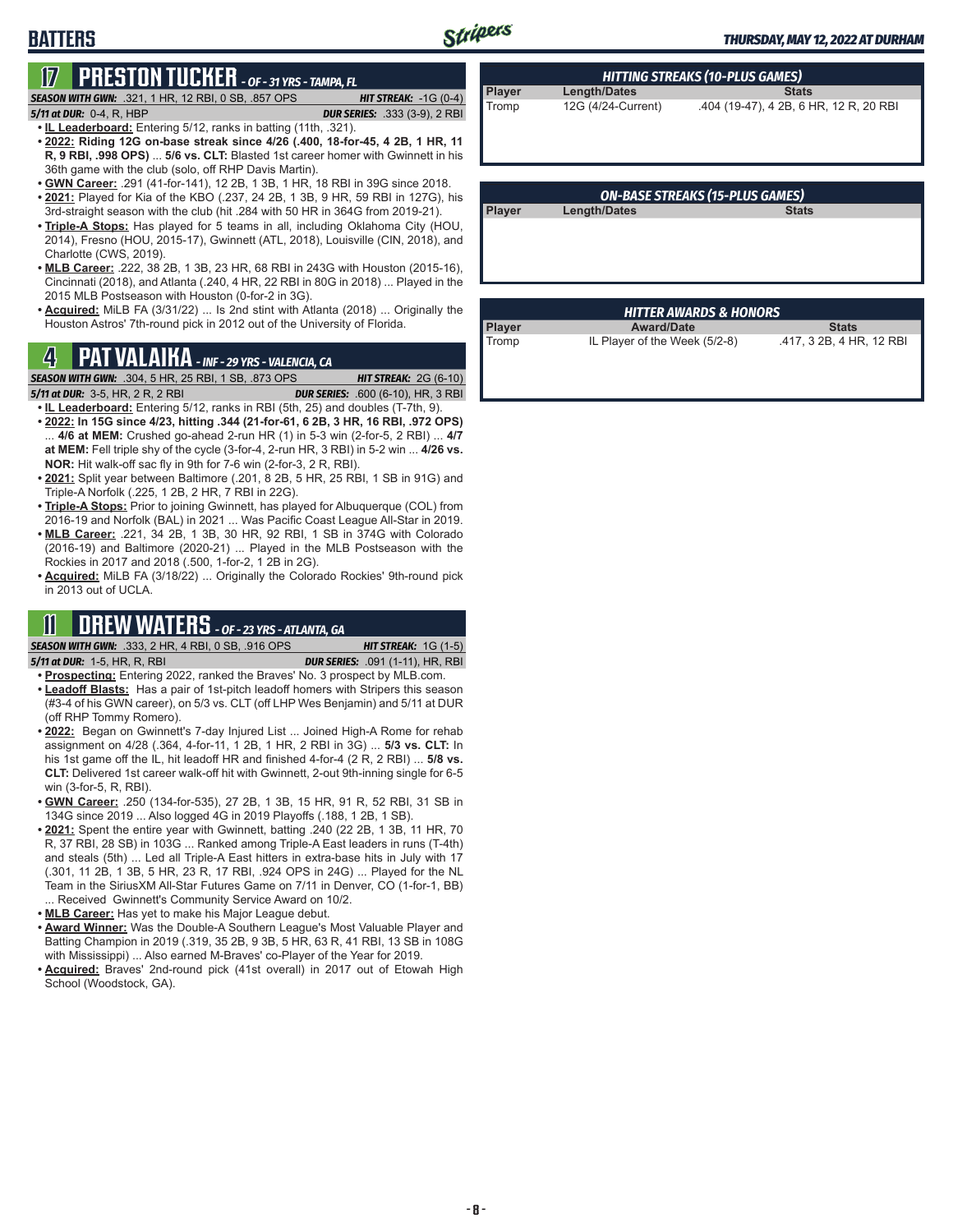## **SEASON SUMMARY**



## **TEAM HIGHS & LOWS**

| <b>OFFENSE:</b>                                                  |  |
|------------------------------------------------------------------|--|
|                                                                  |  |
|                                                                  |  |
|                                                                  |  |
|                                                                  |  |
|                                                                  |  |
|                                                                  |  |
|                                                                  |  |
|                                                                  |  |
| Most Home Runs, Inning  2 (6x, last: 3rd Inning, 5/11 at Durham) |  |
|                                                                  |  |
|                                                                  |  |
|                                                                  |  |
|                                                                  |  |
|                                                                  |  |
|                                                                  |  |
|                                                                  |  |
|                                                                  |  |

#### **PITCHING:**

#### **DEFENSE:**

## **TEAM MISCELLANEOUS**

| Largest Margin of Victory       |
|---------------------------------|
| Largest Margin of Defeat        |
| Largest Comeback Win            |
| Largest Blown Lead (Loss)       |
| Longest Game, Innings           |
| Longest Game, Time              |
| Longest 9.0-Inning Game, Time   |
| Shortest 9.0-Inning Game, Time. |
| Largest Home Attendance         |
| Largest Road Attendance         |
| Longest Total Delay             |
| Long Scoring Drought            |
| Long Scoreless Streak           |

Largest Margin of Victory.............................. 8 Runs (2x, last: 5/1 vs. Norfolk, 10-2) ............. 10 Runs (2x, last: 5/6 vs. Charlotte, 2-12) ................... 3 Runs (4/23 at Jacksonville, 5-8, 10-8) ....................... 5 Runs (4/13 vs. Nashville, 5-0, 5-7) ..............................10 (2x, last: 4/23 at Jacksonville) Longest Game, Time ............................................................3:23 (4/10 at Memphis) Longest 9.0-Inning Game, Time ...........................................3:23 (4/10 at Memphis) Shortest 9.0-Inning Game, Time .....................................1:54 (4/19 at Jacksonville) Largest Home Attendance ................................................... 6,234 (4/26 vs. Norfolk) Largest Road Attendance ..............................................9,324 (4/23 at Jacksonville) Longest Total Delay............................................................... 1:29 (4/26 vs. Norfolk) Long Scoring Drought..........................................................29.2 Innings (4/15-4/20) Long Scoreless Streak ..........................................................23.0 Innings (4/28-5/1)

### **INDIVIDUAL HIGHS & LOWS**

| HITTING (GAME): |  |
|-----------------|--|
|                 |  |
|                 |  |
|                 |  |
|                 |  |
|                 |  |
|                 |  |
|                 |  |
|                 |  |
|                 |  |
|                 |  |
|                 |  |
|                 |  |
|                 |  |
|                 |  |

#### **PITCHING (GAME):**

#### **DEFENSE (GAME):**

### **STREAKS**

**OFFENSIVE (LONGEST IN 2022 ONLY):**

#### **PITCHING (LONGEST IN 2022 ONLY):**

19 Runs ....................................................................................... 5/7/21 at Charlotte 10 Runs in an Inning.................................................4/17/11 at Durham (6th Inning)

## **LAST TIME IT HAPPENED (GWINNETT REGULAR-SEASON HISTORY)**

**TEAM OFFENSE:**

#### **INDIVIDUAL OFFENSE:**

|                             | Homers, Both Sides of Plate  Drew Waters (5/18/21 at Nashville)            |
|-----------------------------|----------------------------------------------------------------------------|
|                             |                                                                            |
|                             |                                                                            |
|                             | Back-to-Back-to-Back Homers  Arcia/Camargo/Demeritte (5/8/21 at Charlotte) |
|                             |                                                                            |
|                             |                                                                            |
|                             |                                                                            |
|                             |                                                                            |
|                             |                                                                            |
|                             |                                                                            |
|                             |                                                                            |
|                             |                                                                            |
|                             |                                                                            |
|                             |                                                                            |
| <b>INDIVIDUAL PITCHING:</b> |                                                                            |
|                             |                                                                            |

| 9.0-Inning No-Hitter (Solo)Todd Redmond (5/28/10 at Louisville)                |  |
|--------------------------------------------------------------------------------|--|
| 9.0-Inning No-Hitter (Comb.) Wooten/Marksberry/Ramirez (6/30/16 at Louisville) |  |
|                                                                                |  |
|                                                                                |  |
|                                                                                |  |
| 21 Consecutive Saves Converted Jairo Asencio (9/6/09-8/8/11)                   |  |
| 25.0-Inning Scoreless Streak Stephen Marek, 25.1 IP (6/6/10-8/2/10)            |  |
|                                                                                |  |

#### **- 9 -**

| No-Hitter …………………………………………………………………………………6/30/16 at Louisville |
|----------------------------------------------------------------|
|                                                                |
|                                                                |
|                                                                |
|                                                                |
|                                                                |

#### **TEAM DEFENSE:**

| __________________ |                                                                    |
|--------------------|--------------------------------------------------------------------|
|                    | Turn a Triple Play 6/5/21 vs. Jacksonville (Camargo-Kipnis-Snider) |
|                    |                                                                    |

# **TEAM MISCELLANEOUS:**<br>18-Run Margin of Victory....